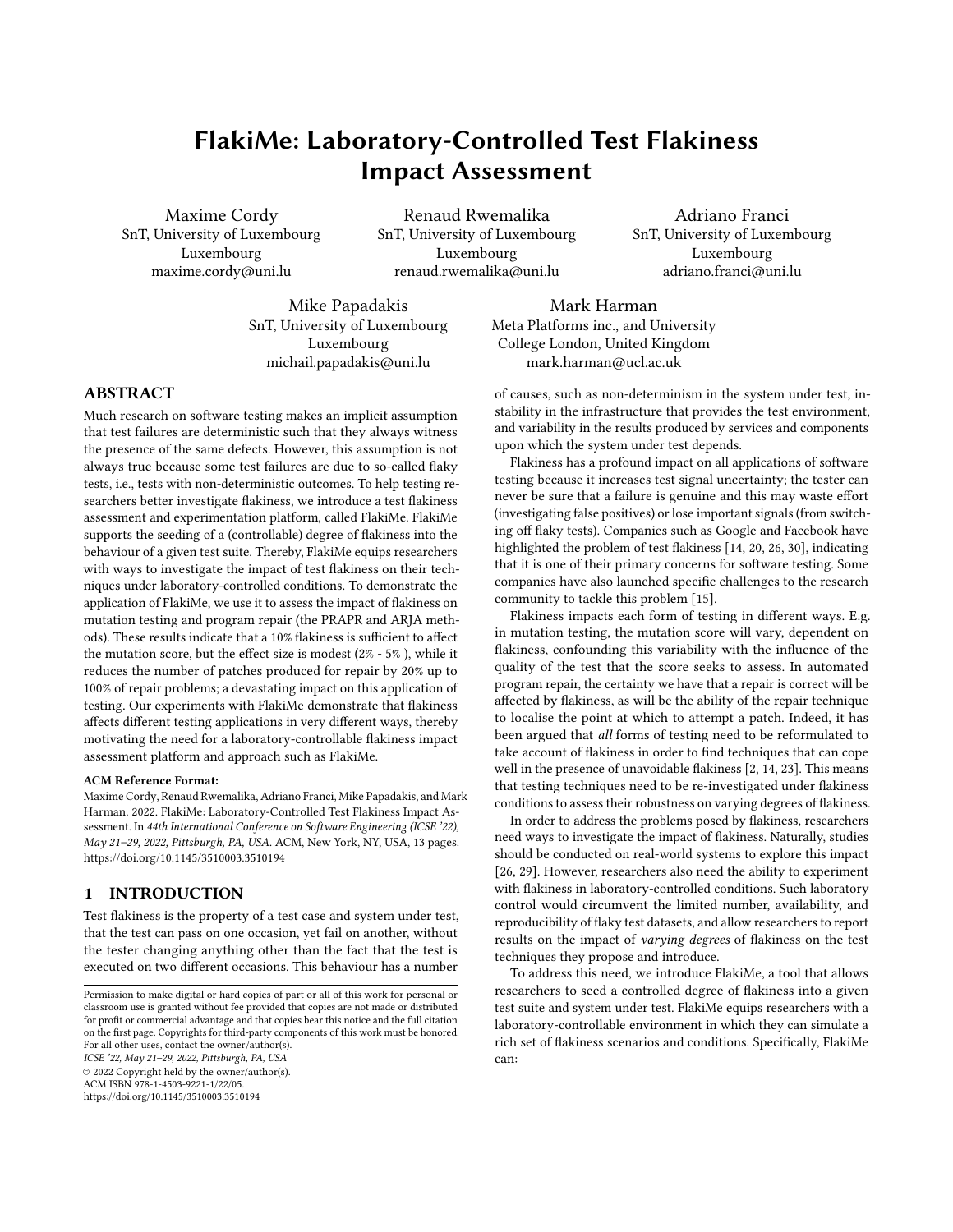- be seamlessly integrated into any Java project as a Maven plugin, without requiring any modification to the code of the project;
- trigger flaky failures during test executions, at any point during these executions;
- rely on user-defined flakiness prediction models to associate tests with a likelihood to be flaky;
- control the degree of injected flakiness via a parameter that defines the probability threshold above which execution of any flaky test results in a flaky failure.

This paper introduces FlakiMe and illustrates its application to the assessment of flakiness impact on mutation testing – implemented in PIT [\[6\]](#page-11-8) – and "generate and validate" automated program repair (G&V APR) – more precisely on the PRAPR [\[11\]](#page-11-9) and ARJA [\[43\]](#page-12-1) repair methods.[1](#page-1-0)

To demonstrate the capability and the usefulness of FlakiMe, we combine it with a state-of-the-art flakiness prediction approach [\[5,](#page-11-10) [13,](#page-11-11) [34\]](#page-11-12) that identifies tests that could be flaky based on their code similarity to real flaky tests. That is, the approach predicts the probability that a test is flaky based on the terms (tokens) this test contains. Previous studies have demonstrated that these vocabularybased approaches can effectively predict flaky tests, with an F1 score greater than 90%.

In FlakiMe, we use this flakiness prediction approach to build a theoretical model of flakiness that identifies candidate tests to inject realistic flakiness into. We, therefore, obtain the following benefits:

- Each test has a different probability to trigger a flaky failure.
- Tests that execute similar pieces of code have a dependent probability to trigger a flaky failure.
- Flaky failures can occur at any location in the tests and this occurrence depends on the code of the test.

There is, to date, no evidence that this model matches the actual behaviour of real flaky tests and, for this reason, experimental results obtained with FlakiMe may differ from results that would be obtained with real flaky tests. FlakiMe enables laboratory-controlled experimentation with extremes, and therefore it is not directly concerned with the specific settings/characteristics of a particular environment context. As such, we give experimental controllability over the degree of flakiness, so that researchers can stress-test their techniques and study their limits. It remains important to validate research techniques in practice, through empirical studies with real flaky tests. What FlakiMe offers is the capacity to conduct complementary experimental analyses under broader and more controllable settings than what real-but-rare flaky tests enable.

Previous research on flakiness has helped to identify the main causes of flakiness [\[27,](#page-11-13) [29\]](#page-11-7), and has introduced techniques to either reduce or ameliorate its effects. However, hitherto, no systematic way of evaluating the sensitivity of arbitrary software testing problems to flakiness has been introduced. We fill this gap and report results on the use of our FlakiMe platform to yield insights on two software testing problems. Thus, our key contribution is the evidence that the use of FlakiMe leads to interesting and actionable results. Specifically, we use FlakiMe to perform two laboratorycontrolled experiments on:

- (1) Mutation testing: We show how FlakiMe allows us to investigate the size of this effect. In particular, using FlakiMe we can reveal that:
	- (a) A small amount of flakiness can affect the mutation score (10% of flakiness failures yields mutation score variations between 2% to 5%);
	- (b) When the degree of flakiness increases, the mutation score follows an asymptotic growth where additional increases in the degree of flakiness have a rapidly diminishing impact on mutation testing.
	- (c) Taken together with the above findings we form a takehome message for mutation testing researchers: flakiness is a potential problem but with limited effect. Although researchers should always take into account the flakiness effects on the mutation scores they report, the results suggest that it is not sufficient to "poison the well".
- (2) Automated program repair: For the application of repair, we found that the impact of flakiness is stronger than it is on mutation testing. Specifically, we show that the same degree of flakiness has different effects on different systems. This indicates that research on automated repair needs to analyze how sensitive to flakiness their test suites and subjects are. Our results show that FlakiMe can be used to pre-select suitable subjects and to validate the key decisions made by the studied techniques. More precisely, we show that:
	- (a) Deterministic repair is increasingly affected by the number of tests covering the produced patches. In our studied projects, only 50% of patches remain proposed by the techniques as a result of flakiness.
	- (b) Non-deterministic repair experiences a drop in the number of patches produced by 60% to 100%, with the worst case (total failure; 100% drop) occurring for 36% of the programs studied. Exploiting knowledge about the non-flaky failures mitigates this effect, yielding between 2 to 600 times more patches and even allowing the repair of cases that were before hindered by flakiness.

## 2 RELATED WORK

Previous work on test flakiness [\[1,](#page-11-14) [8,](#page-11-15) [9,](#page-11-16) [20,](#page-11-1) [21,](#page-11-17) [35\]](#page-11-18) has primarily focused on identifying its causes. Luo et al. [\[27\]](#page-11-13) were the first to propose a formal classification of the root causes of test flakiness. Relying on this definition, recent studies [\[1,](#page-11-14) [4,](#page-11-19) [18](#page-11-20)[–21,](#page-11-17) [26\]](#page-11-2) highlight various degrees of flakiness in industrial code bases (e.g. 4% of flaky failures at Google [\[26\]](#page-11-2)). Other studies have been conducted addressing non-deterministic system such as machine learning models [\[8\]](#page-11-15), different programming languages [\[12\]](#page-11-21) or automatically generated tests [\[33\]](#page-11-22). The follow-up work aimed at the automated identification of flaky tests [\[10\]](#page-11-23) and the development of tools that identify and/or remove flaky tests, such as iFixFlakies [\[38\]](#page-12-2), iDFlakies [\[22\]](#page-11-24), RootFinder [\[20\]](#page-11-1), DeFlaker [\[4\]](#page-11-19), SHAKER [\[39\]](#page-12-3), FLASH[\[8\]](#page-11-15) or the work of Malm et al. [\[28\]](#page-11-25) which proposes to insert delays in tests to increase their robustness.

The presence of flaky tests degrades the effectiveness of test suites. Therefore, flaky tests should be fixed/controlled early, ideally as soon as flakiness is introduced [\[32\]](#page-11-26). Facing the need to detect

<span id="page-1-0"></span><sup>&</sup>lt;sup>1</sup>We will refer to G&V APR simply as "automated program repair".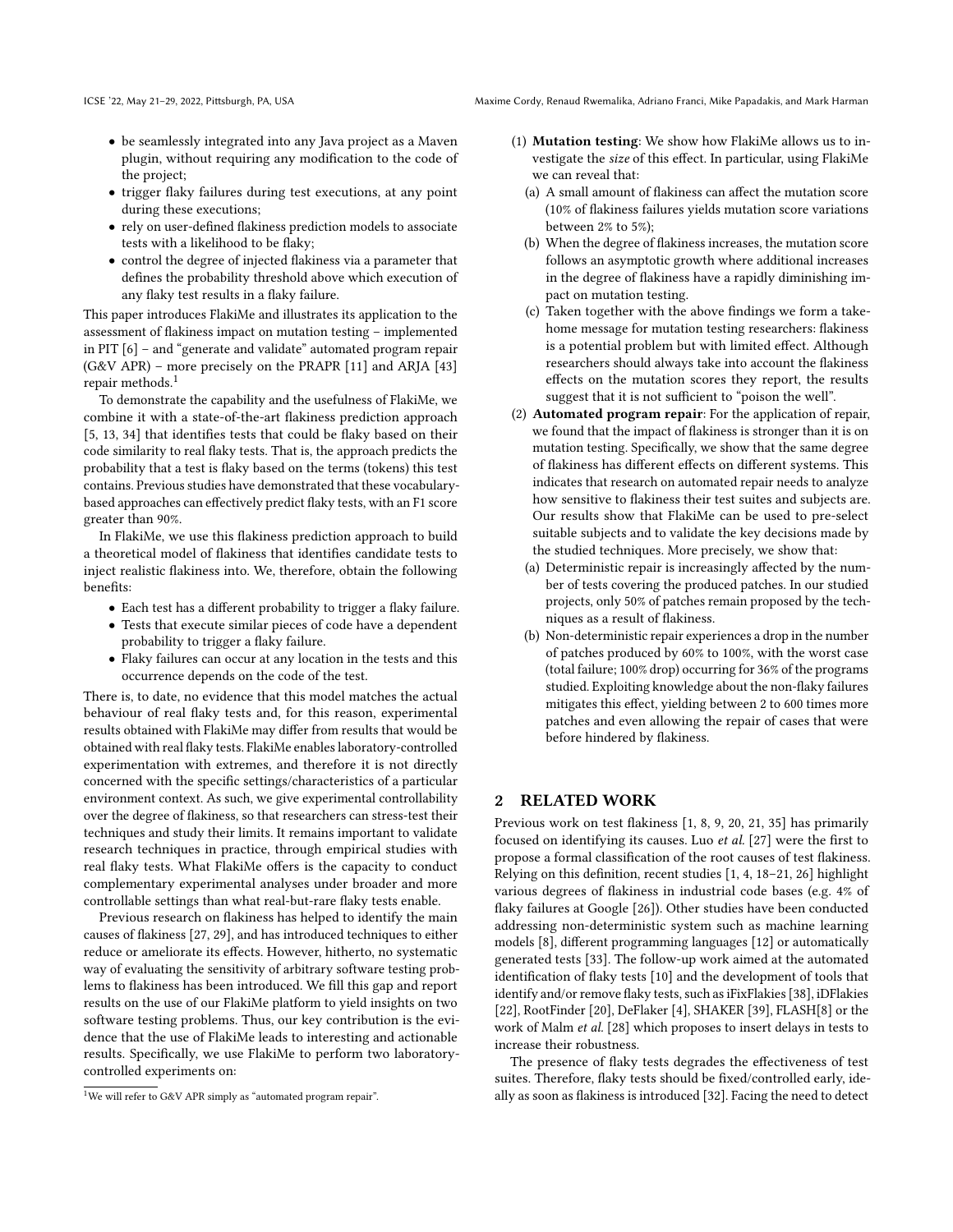flaky behavior before it manifests itself, researchers started investigating flakiness prediction models based on supervised learning. King et al. [\[17\]](#page-11-27) rely on a Bayesian network model defined over code metrics related to flakiness. Similarly, FLAST[\[41\]](#page-12-4) uses code metrics to feed a K-nearest neighbours model. Recent work has shifted from code metrics to vocabulary-based approaches. Pinto et al. [\[34\]](#page-11-12), followed by Haben et al. [\[13\]](#page-11-11) and Camara et al. [\[5\]](#page-11-10), developed random forest models that learn from test code tokens in order to predict new flaky tests based on how similar their vocabulary is to known flaky tests. Finally, approaches like FlakeFlagger [\[3\]](#page-11-28) and the classifier presented by Lampel et al. [\[24\]](#page-11-29) rely on dynamic features (observed at runtime) instead of the static features used in the other studies. With FlakiMe, researchers have now the ability to leverage such flakiness prediction models in order to control the degree of flakiness present in test suites and assess the sensitivity of testing techniques to this flakiness.

The inherent non-determinism of flaky tests, combined with the specific environmental conditions under which flakiness manifests itself, makes it inherently difficult to collect flaky test datasets and even more difficult to consistently reproduce flaky failures. As a result, few studies have analysed the effects of flakiness on software testing techniques.

Mutation testing. Shi et al. [\[37\]](#page-11-30) evaluated the effects that nondeterministic coverage (in test executions) can have on mutation score and proposed a way to reduce this problem. The study shows that the mutation score can vary up to 5% when ignoring nondeterminism. These findings are based on in vivo observations of non-determinism in 30 open-source software projects. None of the 30 projects they studied exhibited flaky behavior in the test outcome, only in the test coverage. This highlights the difficulties to construct flaky test datasets suitable for research and to reproduce real flakiness occurrences. Therefore, we complement such studies with FlakiMe and its capability to produce in vitro laboratory-controlled flakiness. With FlakiMe, we simulate test failures with different flake rates and observe the asymptotic growth in mutation score as the flake rate increases. Our results corroborate Shi et al.'s general finding that a small amount of non-determinism can affect the mutation score. Our novel finding is that the effect of flakiness saturates rapidly when the flakiness rate increases.

Automatic Program repair. Qin et al. [\[36\]](#page-11-31) have analyzed the impact of specific causes of flakiness on APR. Like our study, they rely on the Defects4J dataset as a source of buggy programs – the most established dataset in APR. However, their analysis is limited to flaky failures caused by the use of different JDK versions. Their results show that a few flaky failures (0.3% of all test executions) negatively impact the suspicious statement localization in more than 20% of the programs and reduce the repair capabilities of the APR tool by up to 87%. By contrast, our study introduces a broader set of flakiness instances in Defect4J tests based on how similar their code is to flaky tests observed in the field. We investigate in depth how the rate of occurrence of flaky failures affects each step of the APR process, from fault localization to patch validation. While Qin et al. [\[36\]](#page-11-31) observe negative effects, these effects are somehow limited (APR can still fix bugs). Our novel finding is that scarce flakiness occurrences can have a profound effect and even annihilate the capacity of APR methods. We also identify the key components that are affected and suggest mitigation strategies.

Fault Localization. Vancsics et al. [\[40\]](#page-12-5) have studied the effects of flakiness on fault localization. They seeded flakiness in tests suites by making tests randomly flake (with a uniform distribution), whereas we use calibrated prediction models from the literature and a varying flakiness rate in order to observe trends and extremes. Their observations are aligned with ours: flakiness has a significant impact and falsely alters the ranking of suspicious statements. They also show that different ranking formulae are impacted differently. In our study, we do not observe the effects of flakiness on fault localization in isolation but within the broader use case of APR. We further demonstrate that the impact of flakiness on fault localization is the main factor explaining the reduced effectiveness of APR and propose mitigation strategies accordingly. Finally, our platform is generic and enables experimentation on different testing techniques, including – but not limited to – FL.

Test Selection/Prioritization. Leong et al. [\[26\]](#page-11-2) has reported that flaky tests significantly mislead the test selection algorithms used in Google's continuous integration environment. Lam et al. [\[23\]](#page-11-6) have conducted a focused study on the impact of test order dependency, a specific form of flakiness. Though our study focuses on mutation testing and APR, FlakiMe can also support sensitivity studies on other testing techniques through the seeding of varying degrees of flakiness.

#### 3 FLAKIME

Flaki $\text{Me}^2$  $\text{Me}^2$  is a flexible tool through which researchers can simulate a rich set of scenarios and conditions for flakiness. It is distributed as a Maven plugin. Hence, testers can seamlessly integrate FlakiMe into any Java project as part of the Maven configuration, without requiring any modification to the code of the project or its environment.

FlakiMe instruments the bytecode of the tests by introducing a payload that can trigger flaky failures at any test execution point, i.e. flake points. FlakiMe, therefore, introduces test failures but does not make some tests incorrectly pass.[3](#page-2-1) These test failures are introduced at specific test code locations named flake points. Concretely, a flake point can be any location that corresponds to the end of a basic control flow block (i.e. a sequence of contiguous instructions that does not contain jump/branch instructions except the last one). The probability that a flaky failure occurs at a specific flake point depends on (1) a user-defined flakiness prediction model and (2) a real-valued parameter named the nominal flake rate. FlakiMe implements a test instrumenter that injects probable program failures at any flake point during test execution. To simulate a flaky failure, FlakiMe raises an unchecked exception, thereby causing the test to fail. The exception is guarded by a probabilistic condition which depends on the probability of the test execution to flake at this point.

To qualify the probabilistic condition that guards the unchecked exception, we rely on three concepts:

• The test flakiness probability,  $P_{flakiness} \in [0, 1]$ , represents the likelihood that some (part of) test code is flaky. This value is determined by the flakiness prediction model integrated into FlakiMe.

<span id="page-2-0"></span><sup>2</sup><https://github.com/serval-uni-lu/flakime>

<span id="page-2-1"></span> $3$ We will consider extending FlakiMe with this capability in the future.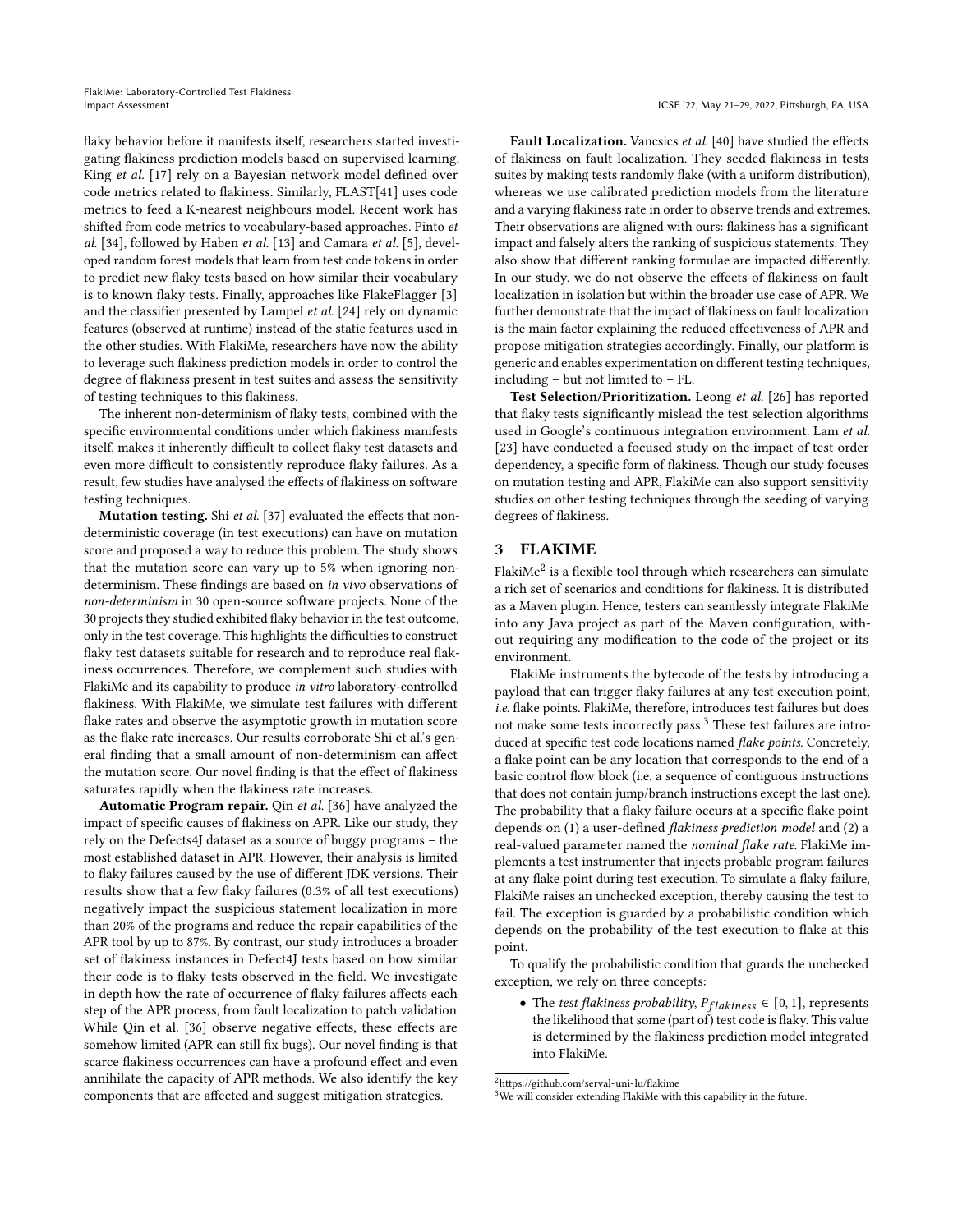- The nominal flake rate,  $FR_n \in [0, 1]$ , represents the probability that the execution of a flaky test results in a flaky failure. This rate is a parameter that researchers can set and control in their experiments to conduct sensitivity analyses.
- The *effective flake rate*,  $FR_e \in [0, 1]$ , is the actual probability for the execution of any test to result in a flaky failure. It is defined as  $FR_e = FR_n \times P_{flakiness}$ . Therefore, the higher the user sets the nominal flake rate, the higher number of flaky failures this user will observe.

In addition to the nominal flake rate that FlakiMe users control entirely, the users can easily plug in their own flakiness prediction model. For instance, such models can learn from previously observed flaky tests to predict the likelihood that unseen test instances are flaky [\[3,](#page-11-28) [5,](#page-11-10) [13,](#page-11-11) [17,](#page-11-27) [34\]](#page-11-12). FlakiMe can benefit from studies characterizing flakiness to build specific environmental perturbations that mimic real-world flakiness as it has been observed in the field. There currently exists no perfect model of real flaky tests in the literature. Hence, the realism of the flakiness that FlakiMe injects is bound to the evidence that the integrated model matches real flaky tests. Hence, researchers should use FlakiMe with the model that best reflects their environmental settings and working assumptions, and be aware that the generality of their conclusions is limited to the validity of these working assumptions in the real world. We discuss this further in Section [7](#page-9-0) – Threats to Validity.

In our study, we take advantage of a generic state-of-the-art approach that predicts which tests could be flaky based on their test code tokens similarity with previously observed real flaky tests [\[5,](#page-11-10) [13,](#page-11-11) [34\]](#page-11-12). The advantage of this model is that it applies to pieces of code of any length. It can, therefore, be used to define dependent probabilities on multiple flake points of the same test. Also, the model being based on code vocabulary, tests that execute similar pieces of code have a dependent likelihood to be flaky.

More specifically, the approach of Pinto et al. [\[34\]](#page-11-12) uses a set of 1,874 flaky tests extracted from 24 open-source projects [\[4\]](#page-11-19) to train a classifier. They represent a training sample with its binary label (test being flaky or not) and its token feature vector, i.e.: for each token contained in any of the 1,874 flaky tests, whether the token is present. To compute this vector, the approach tokenises the code of the test, removes a predefined list of stop words, and builds a Boolean vector such that each element in the vector indicates the presence or absence of the corresponding token in the test. With this encoding, Pinto et al. trained a supervised classification model to classify tests as flaky or not, thus based on the terms (tokens) this test contains. Among the all classification models they have considered in their empirical evaluation, Pinto et al. have demonstrated that a random forest classifier yielded the best prediction performance (the highest precision and F1 score).

In FlakiMe, we leverage the approach of Pinto et al. (that predicts the probability that a test is flaky) in order to determine the flakiness probability  $P_{flakiness}$  of a test based on the terms it contains. To use this approach in our study, we have extended the initial training set with the token of our test subjects (i.e., the project under flakiness simulation) and we trained from scratch the random forest following Pinto et al.'s protocol [\[34\]](#page-11-12). Then, we use the model to determine the test flakiness probability at any flake points in the tests of the project under study. More precisely, we use the

model to compute the probability that a given test is flaky. We, then, spread the probability mass over all flake points in the test, based on the vocabulary of the code that precedes each flake point. Hence, flake points lying at statements found in many flaky tests will receive a higher probability than flake points that include no risky operations.

Figure [1](#page-4-0) shows the distribution of the test flakiness probability that we obtain for our studied projects (see Section [5.4.](#page-6-0) We observe that the shape of the distribution changes for each project. When compared to Chart (Figure [1a\)](#page-4-1) the project Time (Figure [1d\)](#page-4-2) has a median flakiness probability of 0.45 while the former has a median value of 0.19. Time exhibits less variance across tests and is, on average, more prone to flakiness than Chart. It is noteworthy that these probability values do not correspond to the actual probability that tests executions flake, but they rather serve as a means of distinguishing the inherent proneness of different tests to be flaky. FlakiMe weights each of these probability values with the nominal flake rate, thereby allowing users to control the effective flake rate.

FlakiMe is designed to be an extensible tool that can be used by researchers to test novel methods under different assumptions. Thus, we design FlakiMe so that it can easily incorporate new flakiness prediction models to account for such assumptions. To do so, we integrate the concept of Flakikess Model which is an abstract Java class that can be extended to easily integrate additional models. This abstract class contains three methods: (1) preProcess which is run before the instrumentation and provides information about the tests to be instrumented; (2) getEffectiveFlakeRate which returns the effective flake rate given a test method and a line number, and (3) postProcess which allow for eventual cleaning or any other post-processing operation.

To ease the integration of other methods/models, the framework provides static information about the test code and an interface to integrate modules assigning the flakiness probabilities.

# THE IMPACT OF FLAKINESS ON SOFTWARE TESTING TECHNIQUES

#### 4.1 Mutation Testing

Mutation testing [\[31\]](#page-11-32) determines the proportion of mutants (artificially injected defects) causing tests to transition from passing to failing. Starting from a test suite  $t_1, \ldots, t_n$  that passes on the original program P, mutation testing generates mutants  $M_1, \ldots, M_k$  by altering the syntax of  $P$  and, then, runs the test suite on the mutants. The test suite  $t_1, \ldots, t_n$  kills a mutant  $M_j$  if the execution of at least one test on  $M_i$  fails. The mutation score (number of mutants killed divided by the number of mutants) is a frequently used metric for measuring test thoroughness [\[31\]](#page-11-32). One can see this as an  $n \times k$ matrix, where each cell is related to a test  $t_i$  and mutant  $M_i$  pair, and denotes whether  $t_i$  killed  $M_i$  or not.

In the absence of flakiness, such a matrix is determined by the tests and the mutants. However, in the presence of flakiness things change arbitrarily; a flaky test that passes on the original program can fail on a mutant, leading to a kill. Thus, running the test suite with FlakiMe results in swapping the status of some mutants. The probability of swapping, in this case, is equivalent to the effective probability that the concerned tests flake. Hence, failed flaky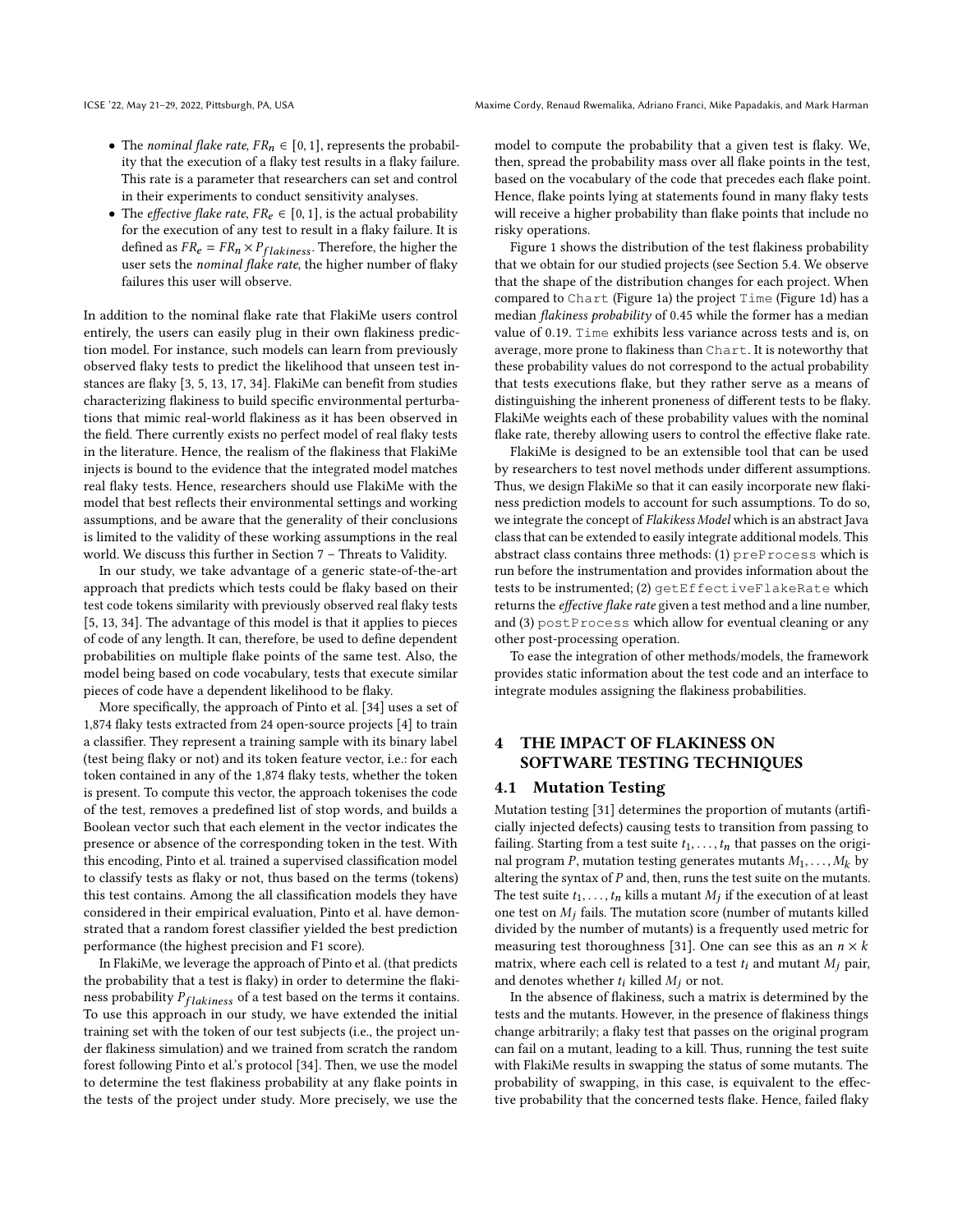FlakiMe: Laboratory-Controlled Test Flakiness Impact Assessment ICSE '22, May 21–29, 2022, Pittsburgh, PA, USA

<span id="page-4-1"></span><span id="page-4-0"></span>

Figure 1: Distribution of test flakiness probability assigned by the vocabulary model employed in FlakiMe to each test subject.

test executions artificially inflate the mutation score, causing an overestimation of the test suite's fault revealing potential.

# 4.2 Program Repair

Automated program repair aims at generating patches (modifications of the software code that fix bugs) for programs with bugs witnessed by failing test cases. In this line of work, effectiveness is measured by the number of valid patches, generated within a given time limit. A valid patch is one that compiles and passes all tests, including the initially failing tests (that witnessed the bug).

Since the validity of patches is determined by the test case results, it is interesting to see the extent to which flakiness can impact patch selection. In other words, we would like to check the sensitivity of repair methods to noisy signals caused by flakiness. FlakiMe impacts this validity check by making a test fail randomly. In the repair process, such a patch could be mistakenly discarded.

An increasing number of repair methods have appeared over the years [\[7\]](#page-11-33). We select two recent methods that exhibit fundamental differences of approach for greater diversity. These are PRActical Program Repair (PRAPR) [\[11\]](#page-11-9) and Automated Repair for Java Programs (ARJA) [\[43\]](#page-12-1). PRAPR uses mutation testing to generate patches while ARJA uses genetic programming. Another key difference between the two approaches lies in their usage of Fault Localization (FL) [\[42\]](#page-12-6). Where PRAPR only uses FL to prioritise the order in which the patches are generated, ARJA uses it to identify the most suspicious statements to repair.

4.2.1 Deterministic mutation-based repair (PRAPR). Unlike ARJA, PRAPR requires the user to specify the failing test(s) that witness the bug that is to be repaired. Then, it applies Fault Localization (FL) to associate an estimated degree of suspiciousness to the statements covered by the failing tests. The most suspicious statements are targeted first, so as to increase the likelihood of finding a good fixing point early. However, all statements are investigated given sufficient time. To repair the program, PRAPR applies a predefined set of mutation operators on each of the covered statements. More suspicious statements are mutated first. This process results in a deterministic set of patches defined by the mutation operators and the mutable locations. To validate the patches, only tests covering the mutated statements as well as the tests given as input are executed against the mutants. The patch candidates (mutant programs) for which all tests pass constitute the resulting set of valid patches.

4.2.2 Genetic programming-based repair (ARJA). ARJA is a GenProglike [\[25\]](#page-11-34) tool. It generates a population of patches that evolve over a predefined number of generations. ARJA does not ask the user

<span id="page-4-2"></span>to specify the initially failing tests. Instead, it runs the entire test suite, applies FL, and considers all tests that failed to retrieve the set of suspicious statements. Then, it discards the statements with suspiciousness values below a predefined threshold and collects the statements that (i) are covered by at least one test covering the suspicious statements (ii) have some dependency with the suspicious statements. A patch is formed by altering these statements. ARJA uses the NSGA-II genetic algorithm to evolve the patches using a fixed-size population and by producing patches for a fixed number of evaluations. To evaluate a patch, ARJA runs the initially-failing tests and all other (passing) tests that cover suspicious statements (not discarded during filtering). If no tests fail, including the initially failing ones, the patch is considered valid.

ARJA generates the same number of candidate patches over different runs. However, the patches will differ due to the randomness in the evolution of the population. Hence, the number and content of valid patches vary from one run to another.

Flaky tests may affect the initial test suite run, impacting the FL estimates (suspiciousness scores). This can have a double effect: change the patch search space and alter the number of tests to be used for patch validity check. Variations in these numbers provide a coarse view of the extent to which the use of FlakiMe has reshaped the search space and affects the likelihood of finding a valid patch. During patch validation, flaky test failures might occur and add noise to the signal. Not only does this cause the algorithm to discard valid patches but it also perturbs its learning, potentially hindering its effectiveness.

## 4.3 Suspicious Statement Selection

Suspicious statement selection in many repair techniques – including ARJA – relies on Spectrum-Base Fault Localization (SBFL). Given a set of statements  $\{s_1, \ldots, s_s\}$  and a test suite  $\{t_1, \ldots, t_n\}$ , SBFL assigns a suspiciousness score to each statement based on the number of failing and passing tests covering them. It does this by building an  $n \times s$  matrix where each cell records whether a particular test covers a particular statement. Then, it runs all tests and keeps a record of those that pass and those that fail. Based on this, it computes a suspiciousness score for every statement. For instance, Ochiai, the metric used by PRAPR and ARJA, assigns to any statement s the score:  $s_f/\sqrt{(s_f + n_f) \cdot (s_f + s_p)}$  where  $s_f$  is the number of failing tests covering the statement s,  $n_f$  is the number of failing tests, and  $s_p$  is the number of passing tests covering s.

Compared to a non-flaky test suite with clearly identified failing tests, FlakiMe affects the Ochiai score of all statements because tests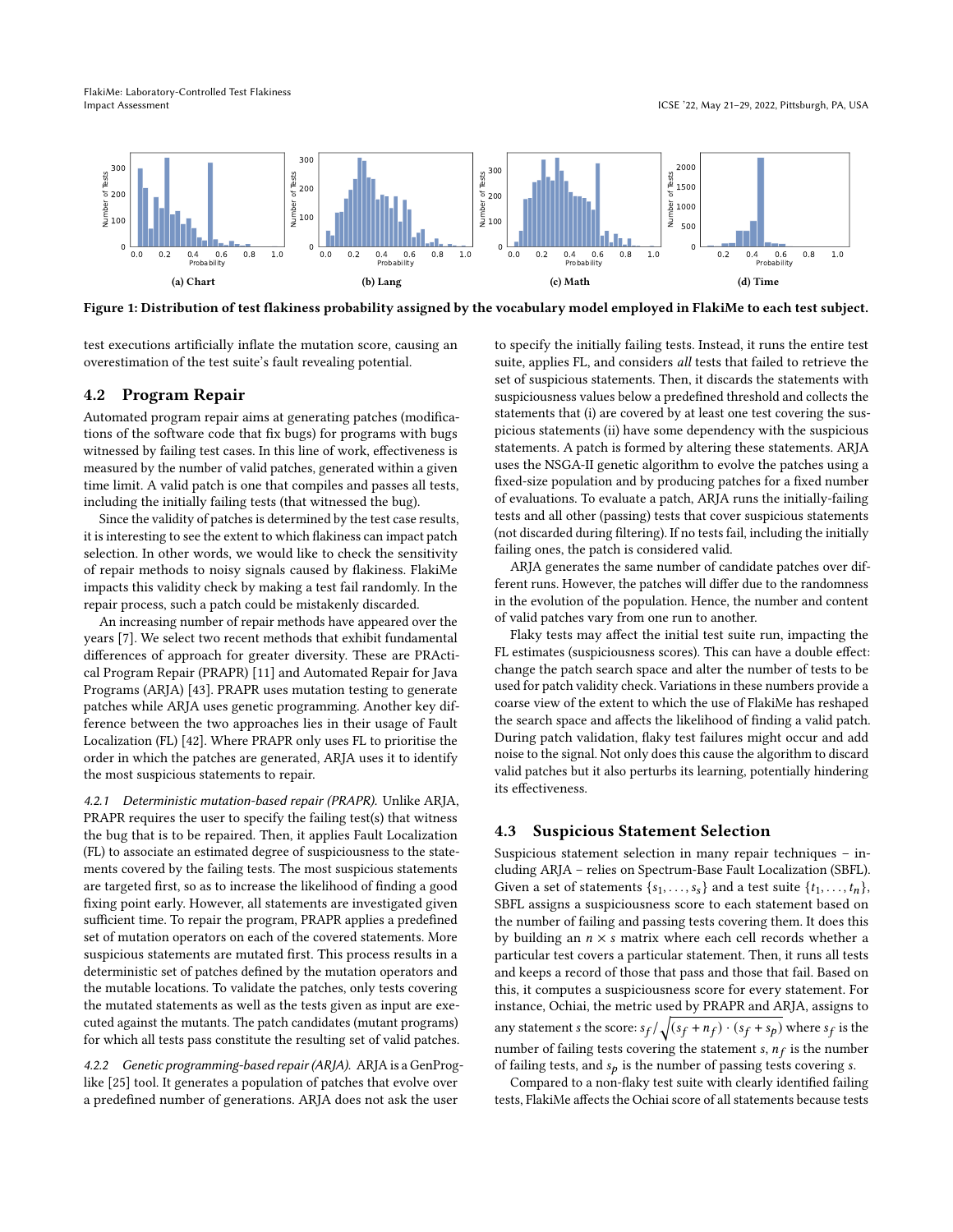ICSE '22, May 21-29, 2022, Pittsburgh, PA, USA Maxime Cordy, Renaud Rwemalika, Adriano Franci, Mike Papadakis, and Mark Harman

sometimes fail instead of pass. This increases the values  $n_f$  and  $s_f$ (if the failing flaky tests cover s). Thus, flakiness can either increase or decrease the Ochiai score of the statements. When a surrounding repair method discards statements based on their suspiciousness (as in the case of ARJA), such differences can largely affect the search space and reduce the effectiveness of the repair.

## 5 EXPERIMENTAL SETUP

#### 5.1 Research Questions

Our first question concerns mutation testing and examines (quantitatively) the extent to which mutation score can be inflated by test flakiness:

## RQ1 How much does flakiness artificially inflate the mutation score of given test suites?

To answer this question we check the effect of flakiness on the mutation scores of the whole projects' test suites first, then on randomly chosen samples. Our interest is on the divergence of those scores under different degrees of flakiness.

In automated program repair, the observable effect of flakiness is to reduce the number of generated valid patches. We want to check the sensitivity of repair methods on flakiness. Thus, we ask:

RQ2 How sensitive to flakiness is the effectiveness of program repair at generating valid patches?

We study this question on two state-of-the-art automatic program repair tools leveraging different strategies, namely, PRAPR and ARJA. While our goal is not a comparison of the tools, we aim to highlight the ways flakiness affects different approaches and, from there, to suggest mitigation strategies. Thus, we divide RQ2 into the following subquestions:

How much does flakiness decrease the number of valid patches produced by deterministic mutations?

How much does flakiness decrease the number of valid patches produced by genetic programming?

Going a step further, we also investigate the way PRAPR and ARJA use Spectrum-Based Fault Localization (SBFL). PRAPR applies SBFL only as a prioritisation step to minimise the time to generate the first valid patch. Ultimately, it considers only the suspicious statements covered by the failing tests that the user-provided. Conversely, ARJA uses SBFL to define its search space (discarding less suspicious statements). This has three consequences: (a) the search space encompasses more candidate patches that do not fix the bug (since they target wrong statements), reducing de facto the effectiveness of ARJA; (b) the faulty statement may be removed from the search space, making it impossible to generate a valid patch; (c) the number of tests – both failing and passing – executed to validate candidate patches is increased. Consequently, we also investigate the scenario where no flaky failures occur during SBFL. In this case, the suspicious statement search space is not compromised which could help to alleviate the effects of flakiness. To this end, we seek to answer:

#### RQ3 Does making fault localization target real failing tests improve the robustness of program repair against flakiness?

To complement our analysis, we study the sensitivity of SBFL to flakiness with respect to the selection of suspicious statements. We aim to measure the number of faulty statements that remain selected as the flakiness rate increases, and the number of nonfaulty statements that are kept out of the search space. Hence, we are interested at:

#### RQ4 How much does flakiness hinder the ability of thresholdbased suspicious statement selection?

Overall, the aim of our study is to demonstrate that FlakiMe can yield interesting insights on the techniques' behaviours and robustness. Our goal is to show that the sensitivity of some decisions and method characteristics to flaky tests can be exposed through the lens of FlakiMe, which paves the way for the study and design of mitigation strategies.

#### 5.2 Nominal Flake Rate

The nominal flake rate  $FR_n$  is the parameter that we can set in our experiments to control the effective rate  $FR_e$  at which flaky failures occur. In practical applications,  $FR_e$  depends on environmental factors and conditions that vary significantly and is, therefore, hard to generalize outside a particular context. For example, industrial evidence shows the existence of test suites involving 15%-45% flaky tests [\[1,](#page-11-14) [4,](#page-11-19) [18–](#page-11-20)[21,](#page-11-17) [26\]](#page-11-2), which differs significantly from open-source projects [\[3\]](#page-11-28). However, these studies do not report on the rate at which these tests flake. Because of this, we consider it essential and insightful to experimentally analyse the sensitivity of testing techniques to varying degrees of flakiness. We, therefore, consider a range of  $FR_n$  from 0.01 to 0.50 (we stop at 0.20 for ARJA because this repair method could not produce patches above this rate).

## 5.3 Third-Party Tools

To study the effect of flakiness on mutation testing, we use the open-source tool PIT [\[6\]](#page-11-8), with its default operator set. The mutation score  $MS$  of a test suite  $T$  on a program  $P$  can be expressed as:  $MS(P, T) = |K|/(|M| - |E|)$  where |K| is the number of mutants killed, |M| is the total number of mutants and  $|E|$  is the number of equivalent mutants. We ignore the analysis of equivalent mutants since they do not impact our analysis and use a simplified mutation score measure:  $\overline{MS}(P, T) = |K|/|M|$  which is independent of the equivalent mutants. Thus, as flakiness is introduced, only the number of killed mutants  $|K|$  influences the mutation score.

To analyze the sensitivity of automated program repair, we select two tools leveraging different strategies, PRAPR and ARJA. PRAPR is available as a Maven plugin and as a Docker image $\rm ^4.$  $\rm ^4.$  $\rm ^4.$  We use the Maven plugin in conjunction with the FlakiMe plugin to perform our experiment.

ARJA is retrieved from GitHub $^5$  $^5$  and modified to print additional statistics related to its execution and notify the system which step it is performing (SBFL or patch validation).

To account for random variations introduced by flakiness and by the patch generation process in the case of ARJA, we execute 10 runs for each degree of flakiness. This number of repetitions is a compromise between statistical relevance and computation cost.

<span id="page-5-0"></span><sup>4</sup><https://github.com/prapr/prapr>

<span id="page-5-1"></span><sup>5</sup><https://github.com/yyxhdy/arja>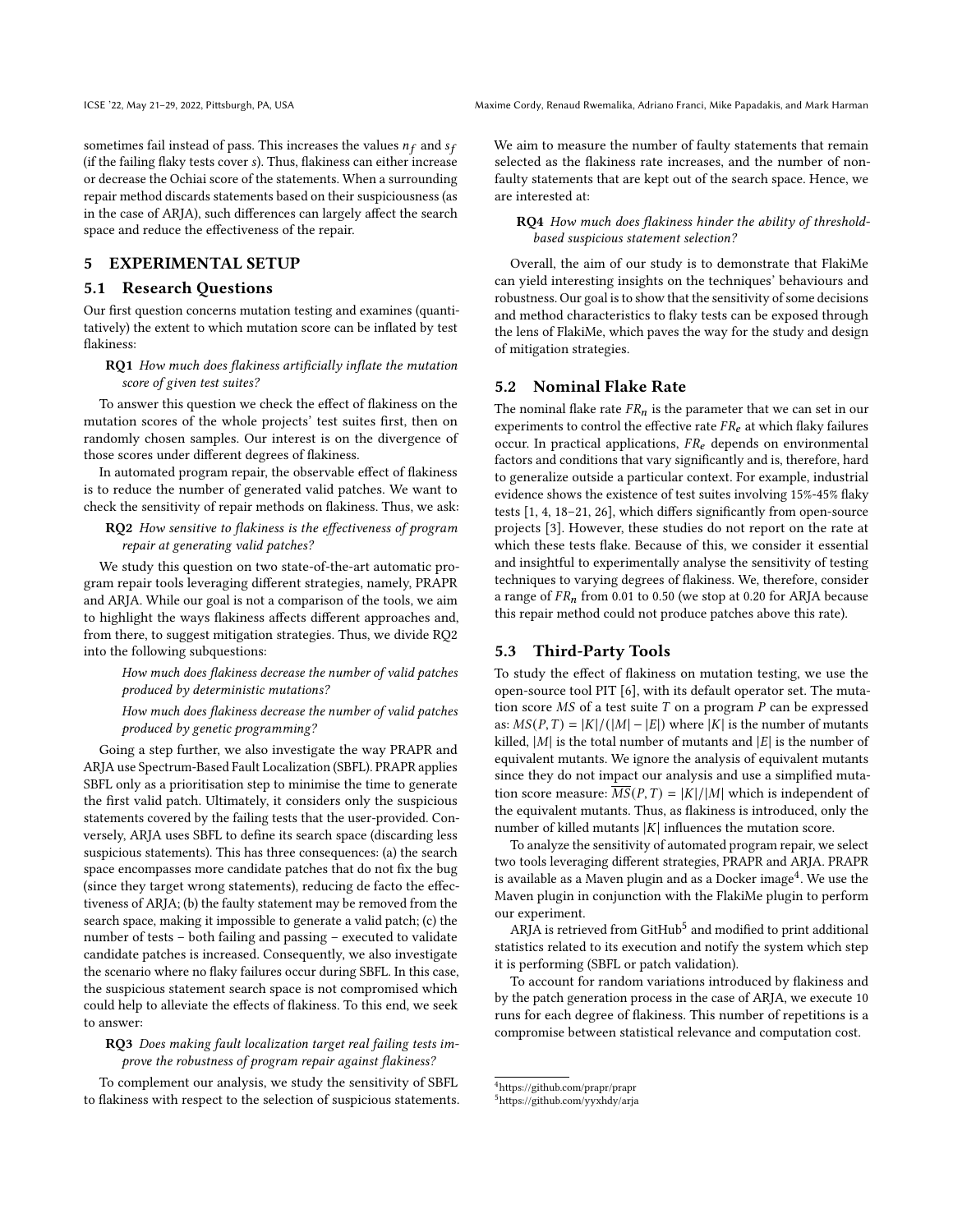FlakiMe: Laboratory-Controlled Test Flakiness Impact Assessment ICSE '22, May 21–29, 2022, Pittsburgh, PA, USA

# <span id="page-6-0"></span>5.4 Test Subjects

Defects4J [\[16\]](#page-11-35) is a set of real bugs harvested from Java projects. It is one of the most popular datasets in evaluating automatic program repair techniques, including PRAPR and ARJA. In our study, we consider the bugs for which the techniques succeeded. An important success metric here is the ability of the techniques to generate genuine patches (semantically equivalent to the developers' patch). Thus, for PRAPR, we picked the 16 buggy versions from five projects originating from the Defects4J dataset for which PRAPR produced at least one genuine patch. We discarded the buggy programs for the Closure project because PRAPR requires more than 64GB of RAM to repair them [\[11\]](#page-11-9). For ARJA, we consider 11 buggy versions from two programs of Defects4J, for which the tool generated at least one genuine patch (reported in ARJA's supplementary mate-rial<sup>[6](#page-6-1)</sup>) and for which we could successfully generate valid patches (using the default settings of the tool). Unfortunately, we could not generate valid patches for some programs, due to differences in the tool configurations and/or infrastructures. Nevertheless, to increase diversity, we also considered 3 projects for which ARJA could generate valid (but not necessarily genuine) patches , i.e. patches that pass all tests.

For mutation testing, we consider the latest releases (non-buggy) of four projects that we use in the repair experiments: time, lang, charts and math. We choose these projects to maintain a certain consistency across our experiments.

# 6 RESULTS

# 6.1 RQ1: Mutation Testing

We investigate the effect of flakiness on the mutation score by injecting flaky failures with a nominal flake rate ranging from 0.0 to 0.5. We repeat the experiment 10 times (for each rate).

Figure [2a](#page-7-0) shows the average mutation score overall runs. We observe that mutation score increases more steeply at lower flakiness rates. This indicates that flaky tests, even at a small degree, are sufficient to introduce noise, although the effect remains modest overall. One reason leading to this fast increase comes from tests with high flakiness probability. These tests tend to fail as soon as flakiness is introduced. This effect is project-dependent and bounded by the number of mutants that survive and are covered by the flaky tests – hence the asymptotic behaviour. However, the total increase of mutation score remains low even when the degree of flakiness increases. For instance, when increasing the nominal flake rate from 0.0 to 0.5, the mutation score of Time raises from 31.73% to up to 38.93% (increase of 7.69%) while the score of Lang increases from 85.58% to up to 90.57% (increase of 4.99%).

Figure [2b](#page-7-1) shows the standard deviation of the mutation score as the nominal flake rate increases. Without flakiness, the outcome of the tests is deterministic and, therefore, we observe a standard deviation of zero. When flakiness occurs, the standard deviation remains low with average values ranging from 0.01 to 0.21.

Figure [2c](#page-7-2) allows us to better observe the difference in mutation score that each nominal flake rate induces. We see that the median values for a nominal flake rate of 0.1 range between 1.86% (Lang) and 4.78% (Time). The values for a nominal flake rate at 0.5 ranges

<span id="page-6-2"></span>Table 1: Impact of flakiness on the valid patches generated by PRAPR.  $|P|$  and  $|V|$  denote the number of (all) patches and valid patches originally generated by PRAPR.  $|T_v|$  is the average number of tests covering a valid patch.  $|V_f|$  is the average number of valid patches in the flaky case, where  $f \in$ {0.1, 0.2, 0.3, 0.4, 0.5} is the nominal flake rate.

| Bug        | P     | V              | $ T_v $ | $ V_{0.1} $ | $ V_{0.2} $ | $ V_{0.3} $ | $ V_{0.4} $ | $ V_{0.5} $ |
|------------|-------|----------------|---------|-------------|-------------|-------------|-------------|-------------|
| math-5     | 211   | 3              | 36.3    | 2.4         | 1.7         | 1.0         | 0.8         | 0.6         |
| math-34    | 146   | 1              | 1.0     | 1.0         | 0.5         | 0.2         | 0.0         | 0.0         |
| math-50    | 931   | 40             | 3.1     | 32.9        | 27.2        | 25.1        | 22.2        | 20.3        |
| math-82    | 2017  | 7              | 14.0    | 5.5         | 4.4         | 2.7         | 1.8         | 0.8         |
| math-85    | 1190  | $\overline{4}$ | 13.0    | 2.4         | 1.2         | 0.7         | 0.1         | 0.0         |
| time-11    | 2951  | 36             | 6.1     | 28.0        | 21.8        | 19.3        | 15.2        | 13.3        |
| time-19    | 3423  | 2              | 705.0   | 0.4         | 0.2         | 0.0         | 0.0         | 0.0         |
| lang-6     | 206   | $\mathbf{1}$   | 31.0    | 0.4         | 0.1         | 0.0         | 0.0         | 0.0         |
| $mock.-29$ | 2842  | $\overline{2}$ | 5.0     | 1.2         | 0.9         | 0.5         | 0.4         | 0.0         |
| mock.-38   | 482   | 3              | 77.7    | 1.2         | 1.0         | 0.4         | 0.4         | 0.1         |
| chart-1    | 3721  | 1              | 38.0    | 0.9         | 0.6         | 0.6         | 0.4         | 0.2         |
| chart-11   | 158   | $\overline{c}$ | 16.0    | 1.4         | 0.9         | 0.7         | 0.3         | 0.1         |
| chart-12   | 2245  | $\overline{2}$ | 3.5     | 1.2         | 0.9         | 0.4         | 0.0         | 0.0         |
| chart-20   | 240   | 1              | 95.0    | 0.4         | 0.4         | 0.3         | 0.1         | 0.1         |
| chart-24   | 133   | $\overline{2}$ | 1.0     | 1.3         | 1.1         | 0.7         | 0.1         | 0.0         |
| chart-26   | 12435 | 103            | 43.6    | 79.1        | 64.7        | 52.0        | 40.2        | 33.9        |

from 4.11% (Lang) to 7.87% (Time). We observe that the smallest degree of flakiness already results in about half of the total increase of mutation score (i.e. at 0.5 nominal flake rate) and that mutation score plateaus from thereon.

A small amount of flakiness can affect the mutation score (less than 0.1 nominal flake rate inflates the score by 2%– 5%), yet this effect diminishes as the flakiness degree increases. This results in an asymptotic growth with the mutation score plateauing around 4%-8%.

# 6.2 RQ2: Effectiveness of Program Repair

6.2.1 Deterministic mutation technique. To evaluate the impact of flakiness on PRAPR, we replicate its original experiments [\[11\]](#page-11-9). We retrieve the set of patches  $P$  generated by PRAPR and the set of valid patches  $V$ , as well as the set of covering tests  $T_v$  for each mutant. Then, we re-execute PRAPR and report the number of valid patches for different nominal flake rates (i.e. 0.1, 0.2, 0.3, 0.4, and 0.5). Even though the results of PRAPR execution are deterministic, the validity of a patch may vary from one execution to the other because of the injected flakiness. To alleviate any bias due to this randomness, we execute PRAPR 10 times for any flake rate and report the average number of valid patches over these 10 runs.

Table [1](#page-6-2) shows the results. The number of valid patches is reduced by 17.75% (math-50) to 80% (time-19) when a nominal flake rate of 0.1 is introduced. When the degree of flakiness is increased to 0.5, the number of patches drops under 50% of the original number for all projects and PRAPR generates no valid patch for 7 out of the 16 projects. The initially large number of valid patches generated for math-50 (i.e. 40 patches) combined with the low number of covering tests (3) explains the low impact of flakiness on this project. On the contrary, for time-19, PRAPR initially generates a

<span id="page-6-1"></span><sup>6</sup><https://github.com/yyxhdy/arja-supplemental/blob/master/arja-supplemental.pdf>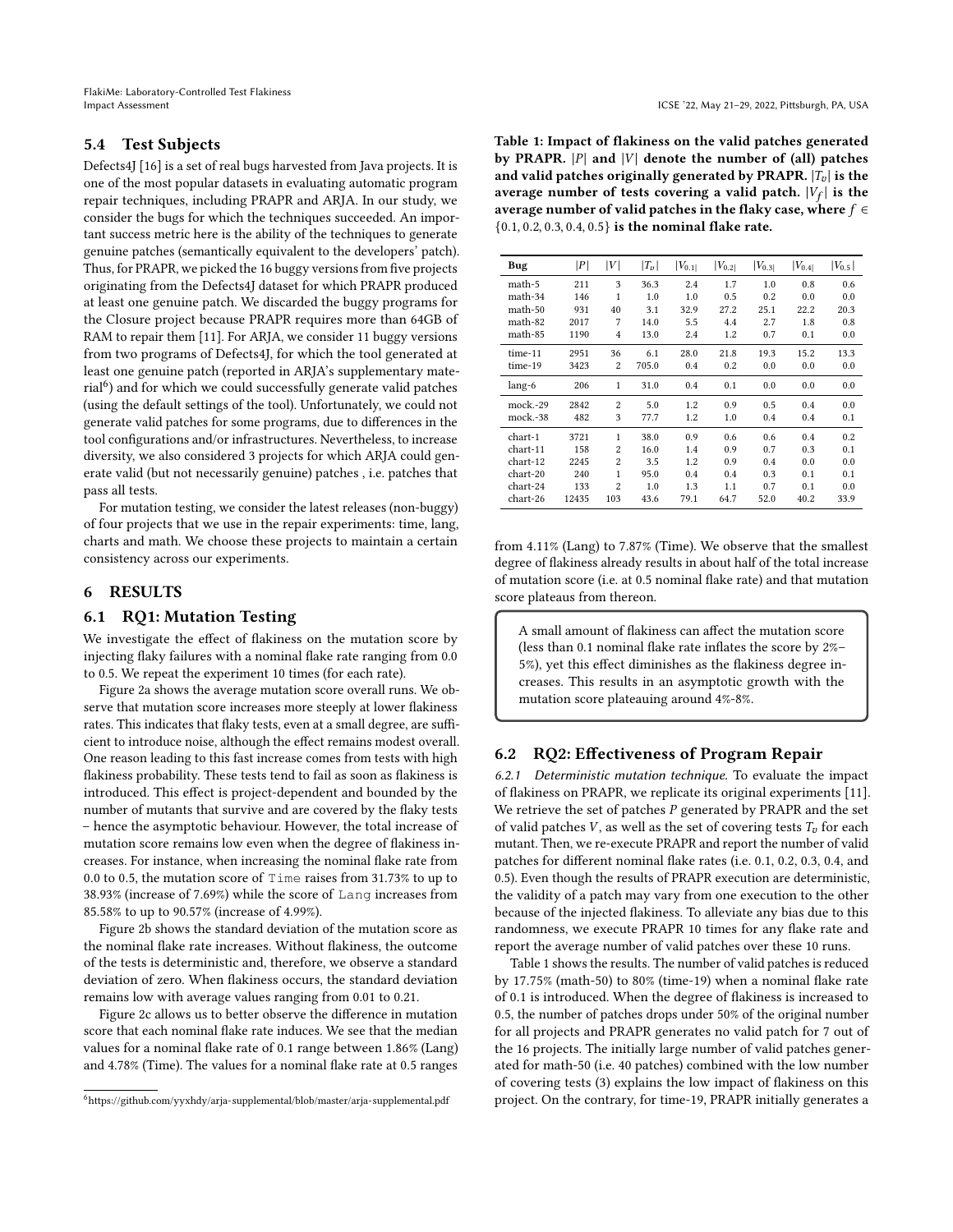<span id="page-7-0"></span>

Figure 2: Impact of flakiness on the mutation score. Figure [2a](#page-7-0) shows the MS of the complete test suites, while Figure [2b](#page-7-1) shows the standard deviations of  $\overline{MS}$ . Figure [2c](#page-7-2) shows the difference in  $\overline{MS}$  that flakiness introduces.

low number of valid patches (2) while the number of covering tests is high (705 tests). In this case, the introduction of flakiness completely annihilates PRAPR's patch generation capabilities. Overall, we observe that if the number of covering tests is important the number of valid patches decreases faster. The decrease, however, remains relatively slow when compared to the results of ARJA (see Section [6.2.2\)](#page-7-3).

Although PRAPR relies on SBFL to locate suspicious statements, the tool takes as input a set of initially failing tests. During the evaluation of the suspicious statements, any statement which is not covered by any initially failing test is discarded. Thus, the set of suspicious statements is bounded by the set of statements covered by all initially failing tests. Consequently, the maximum number of added tests that are introduced during the patch validation steps are those with an intersection (in terms of coverage) with the initial failing tests. The chances for at least one test to generate a flaky failure remain lower as the total number of executed tests remains low.

In an attempt to better analyze the benefits of knowing the real failing tests, we ran PRAPR without this prior knowledge. In this case, PRAPR runs first a fault localization procedure where it executes all tests. If flaky failures occur, they will augment the set of failing tests that PRAPR considers during repair. When running under these settings, for all the buggy versions contained in the dataset, PRAPR failed to generate any valid patches as soon as the slightest flakiness is introduced. This is because PRPAR repairs single faults and narrows its search to statements covered by all failing tests. If two failing tests have a disjoint coverage – which can happen if one such test is flaky – then PRAPR will generate no patch.

As the degree of flakiness of the test suite increases, the effectiveness of deterministic mutation-based repair techniques decreases. The number of generated valid patches drops by 20% to 80% for a low degree of flakiness and exhibits a decrease of 50% to 100% when a high degree of flakiness is injected.

<span id="page-7-3"></span>6.2.2 Genetic programming-based technique. We first run ARJA on each unmodified buggy program 10 times and analyze the number

<span id="page-7-4"></span><span id="page-7-2"></span><span id="page-7-1"></span>

Figure 3: Sensitivity of ARJA's effectiveness to flakiness. The effect of flakiness is case-dependent and has disastrous consequences. Fewer valid patches are generated as the nominal flake rate increases. The most affected bugs are those that ARJA can hardly fix even in the absence of flakiness.

of valid patches. Then, we repeat the same experiment while introducing flakiness. We assign each of these tests with a nominal flake rate ranging from 0.00 to 0.20 – we stop there because at this point ARJA fails to generate any patch for all projects. For each project, we perform 10 runs of ARJA on each resulting flaky program.

Figure [3](#page-7-4) shows the number of valid patches generated by ARJA as the nominal flake rate increases. The results reveal that flakiness has disastrous effects on all projects and drastically reduces the number of valid patches generated – even more so as the nominal flake rate increases.

When we consider a 0.05 nominal flake rate, the average number of patches generated drops by more than 60% for all projects. Math-5, math-39, math-53, and math-98 see their score reduced by 100%, i.e. ARJA produces no valid patch for these projects. In math-22 and math-58, the number of generated patches drops from an average of 29.6 and 125 generated patches, respectively, to less than 1 patch. For math-70, this average number drops from 97.8 to 1.3. ARJA still produces valid patches for lang-20 (-82%), lang-22 (-77%) and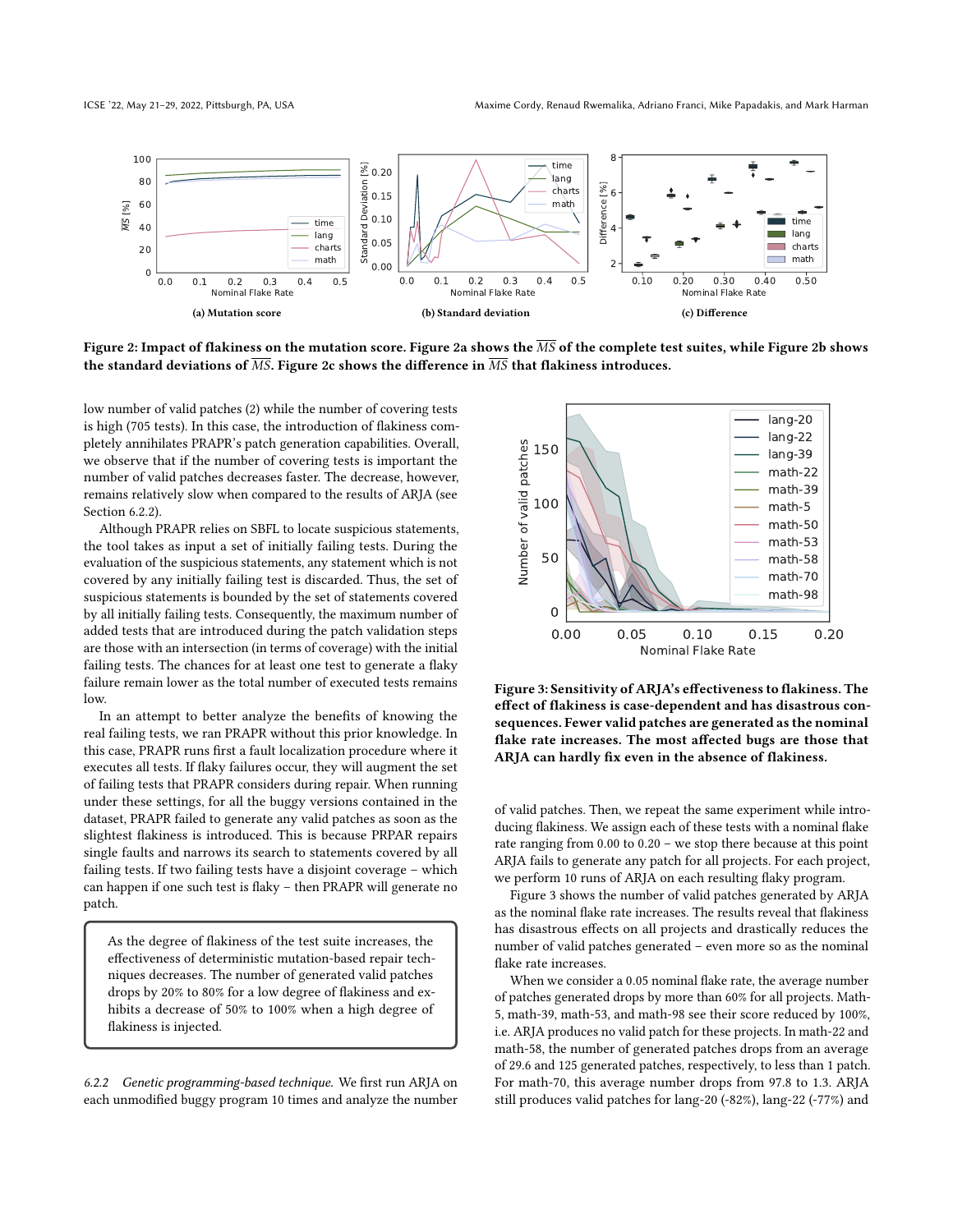lang-39 (-71%). Math-50 exhibits the smallest decrease – from 130.8 to 40.3 valid patches, that is, -69%. Overall, while the impact of flakiness varies a lot from one buggy program to the other, the most negative scenarios tend to occur in programs for which ARJA could hardly generate a valid patch already in the non-flaky variants.

The decrease in the effectiveness of genetic programmingbased program repair due to flaky failures is dramatic for all bugs in our dataset. With a nominal flake rate of 0.1, the number of generated patches drops to zero for all projects.

# 6.3 RQ3: Targeted Fault Localization in Program Repair

As a first step to investigate a mitigation strategy for the corruption of ARJA's search space due to flakiness, we retrieve additional information from our RQ2 experiments. The failing and the passing tests that cover one or more suspicious statements identified by SBFL determine the set of statements considered to produce patches. Their number is, thus, an indication of both the size of the search space and the risk of discarding a valid patch due to flakiness.

Figure [4](#page-9-1) shows the number of those tests for all projects and nominal flake rates, averaged over 10 runs. As the nominal flake rate increases, the number of failing tests increases almost linearly (Figure [4a\)](#page-9-2). Interestingly, as soon as flakiness is introduced, the number of executed passing tests may not only increase but also decrease (Figure [4b\)](#page-9-3).

We explain this potential decrease by the fact that Ochiai – the statement suspiciousness formula used by ARJA – depends on the number of the failing tests that cover the statement and the total number of failing tests. Hence, a flaky failure can decrease the suspiciousness of a statement if the corresponding flaky test does not cover the statement. If the suspiciousness score of the statement goes below the predefined threshold used by ARJA, then the statement is ignored during patch generation. This can, then, result in a reduction in the number of executed passing tests. We investigate the impact of flakiness on the suspiciousness score in more depth in RQ4.

We notice a general trend where the number of executed tests increases with the nominal flake rate. This is especially true, e.g., for math-22 which sees the number of tests executed explode after a nominal flake rate of 0.14. These observations shed some light on the results of RQ2: We suspect that the number of patches generated dramatically decreases because of the larger number of (flaky) tests executed.

We, therefore, pursue our investigation by studying the practical benefits of making SBFL target the real failing test cases. We conduct controlled experiments where we compare the number of valid patches produced by ARJA in (1) the previous flaky case where SBFL is applied as is and (2) a new case where no flakiness is injected during fault localization, thereby leaving the search space untouched. Doing so allows us to discard any suspicious statements and tests that are artificially added (due to flakiness occurring during SBFL), under the same nominal flake rate. As before, we run ARJA 10 times on each variant of each buggy program. Because

the patch search space is not compromised, we expect to observe improvements in the number of valid patches.

Figure [5](#page-9-4) shows the number of valid patches in the new case (Targeted) and in the previous case (Non-Targeted), with a nominal flake rate of 0.05. We observe a clear improvement in the targeted case. ARJA is even able to generate valid patches for the four programs (math-39, math-5, math-53, and math-98) it could not repair in the non-targeted case. For the remaining programs, the median number of valid patches is multiplied by a factor ranging from 2 (math-50) to 600 (math-58). A Wilcoxon signed-rank test with  $\alpha$  = 0.05 reveals that the differences are statistically significant  $(p$ -value <  $10^{-2}$ ).

These results show the importance of identifying the failing test cases on which to apply fault localization, in order to avoid corrupting both the patch search space and the validation process.

The fault localization step of program repair is particularly vulnerable to flakiness. An efficient strategy to mitigate the effect of flakiness on APR is, therefore, to make sure that the repair targets the real failing tests. Applying this strategy has allowed the generation of patches for four more programs and yields up to 600 times more valid patches.

#### 6.4 RQ4: Suspicious Statement Selection

To evaluate how the alterations in the suspiciousness scores impact the set of statements selected by repair methods, we record, for each unmodified buggy program, the statements retained by ARJA after filtering. As recommended in the original paper [\[43\]](#page-12-1), all statements with an Ochiai score below 0.1 are discarded. Taking the set of selected/discarded statements as the ground truth, we compute their counterparts in flaky variants of the programs. We, then, define the resilience of the Ochiai score against flakiness as its capability to preserve the original set of suspicious statements.

We measure this resilience using the standard metrics of accuracy, precision, and recall. Accuracy indicates the percentage of statements that remain in their class (selected or discarded), a coarse-grained view of how much the sets of statements are altered. Precision measures the percentage of selected statements (in the flaky case) that indeed had to be selected (were selected in the non-flaky case). Thus, the lower the precision, the more the patch search space is increased with patches that do not target the real buggy statements. Recall measures the percentage of real suspicious statements that remain selected in the flaky case. A lower recall means a higher risk of discarding the real buggy statements.

We compute the accuracy, precision and recall for different flaky failure rates, ranging from 0.00 (non-flaky case) to 0.50, in steps of 0.01. For each rate, we repeat the experiment 10 times.

Figure [6](#page-10-0) shows the results for different nominal flake rates. In Figure [6a,](#page-10-1) we observe that the accuracy tends to slightly decrease with a higher rate of flaky failures but remains high for all projects (over 97% for a nominal flake rate of 0.50). Indeed, most statements are not covered by any failing test in the non-flaky program and remain so in the flaky cases.

Flakiness has, however, a drastic impact on precision and recall, with an amplitude that is project-dependent. As soon as a small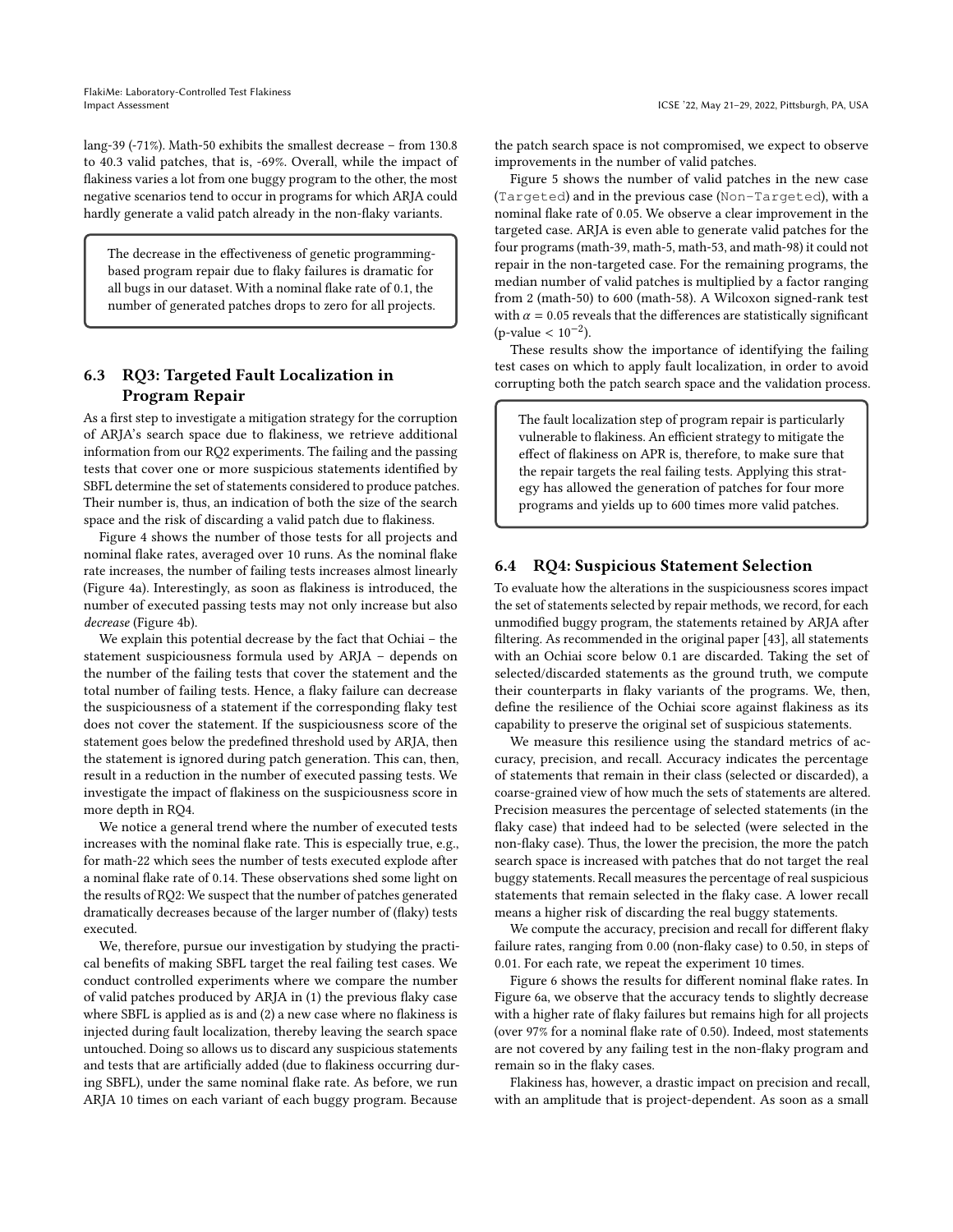ICSE '22, May 21-29, 2022, Pittsburgh, PA, USA Maxime Cordy, Renaud Rwemalika, Adriano Franci, Mike Papadakis, and Mark Harman

<span id="page-9-2"></span><span id="page-9-1"></span>

Figure 4: Number of tests (failing, passing, and total) covering one or more suspicious statements and executed by ARJA, for a nominal flake rate ranging from 0.0 to 0.2 and across 10 runs for each rate. Test flakiness creates discrepancies in the test results that are executed against candidate patches. This has a double effect: waste of computation resources and a higher risk of altering important test signals.

<span id="page-9-4"></span>

Figure 5: Number of generated valid patches obtained when no flaky failures occur during the fault localization step of ARJA (**Targeted**) and flaky failures can arise at any step (**Non-targeted**) with a nominal flake rate of 0.05.

degree of flakiness (0.01) is introduced, some projects see their precision and recall drop dramatically (e.g. math-22 which sees its precision drop to 20.82% and its recall to 35.12%; math-39 falls to a precision of 32.56% and to a catastrophic recall 6.22%; math-50 sees both precision and recall fall to about 25%).

When the nominal flake rate is set to 0.05, all projects see their precision drop by 60% or more while the recall remains more casespecific. The Ochiai score of the *Lang* projects better resist flakiness and manages to keep acceptable precision and recall at the lower flakiness rates. The precision exhibits low values (less than 50%) around at a nominal flake rate of 0.09. At 0.25, the values of recall for lang-20 and lang-22 suffer a significant drop and it is only around 0.28 that the recall of lang-39 drastically drops. Finally, on math-70 and math-98, the Ochiai-based selection offers acceptable recall until around a nominal flake rate of 0.10, where the recall drops below 50%.

We conclude that the slightest degrees of flakiness (i.e., 0.01) can reduce the precision and recall of the threshold-based suspicious statement selection by up to 80%. This shows that the adopted threshold is yet another factor contributing to ARJA's loss of effectiveness. As shown by our results, the potential benefits of this

<span id="page-9-3"></span>threshold (reducing the number of tests to execute) must be balanced with the risk of executing flakiness, which can dramatically reduce the performance of program repair. Lowering the threshold may help, but still necessitates a clear a priori knowledge of the particular flaky failure rate.

The smallest degree of flakiness is sufficient to disrupt threshold-based suspicious statement selection. We found that both precision and recall can drop by more than 80%. Without user feedback, SBFL cannot target real failing tests, so the use of the threshold should be avoided.

# <span id="page-9-0"></span>7 THREATS TO VALIDITY

The most important threat to validity regards the realism of the injected flakiness and the lack of validation of FlakiMe against the actual behaviour exposed by real flaky tests. The results of performing mutation testing or program repair with real flaky tests may, therefore, differ from the results observed with FlakiMe. While the experimental analysis that FlakiMe enables is important to stress-test the research techniques and study their limits, empirical analysis involving real flaky tests remains essential to validate these research techniques in practice. It is to be noted that FlakiMe opens the possibility for mitigating this threat and conducting empirical studies through its calibration of its behavior to a particular context. This can be done by incorporating a context-specific flakiness prediction model, e.g., to simulate particular causes or instances of flakiness. Nevertheless, the primary contribution of this paper is the experimental analysis of the impact of flakiness as enabled by FlakiMe. Our results corroborate and expand the findings of other studies conducted on real-world flakiness [\[36,](#page-11-31) [37,](#page-11-30) [40\]](#page-12-5).

Threats to construct validity are related to how we inject flaky failures. Given that FlakiMe alters the execution of tests (and not the source code), we cannot systematically control the execution flow of the program under test. One of the major consequences of this limitation regards flakes that instead of creating flaky failures, cause it to pass. Because in its current implementation FlakiMe introduces flaky failures, it cannot simulate this behaviour. Previous studies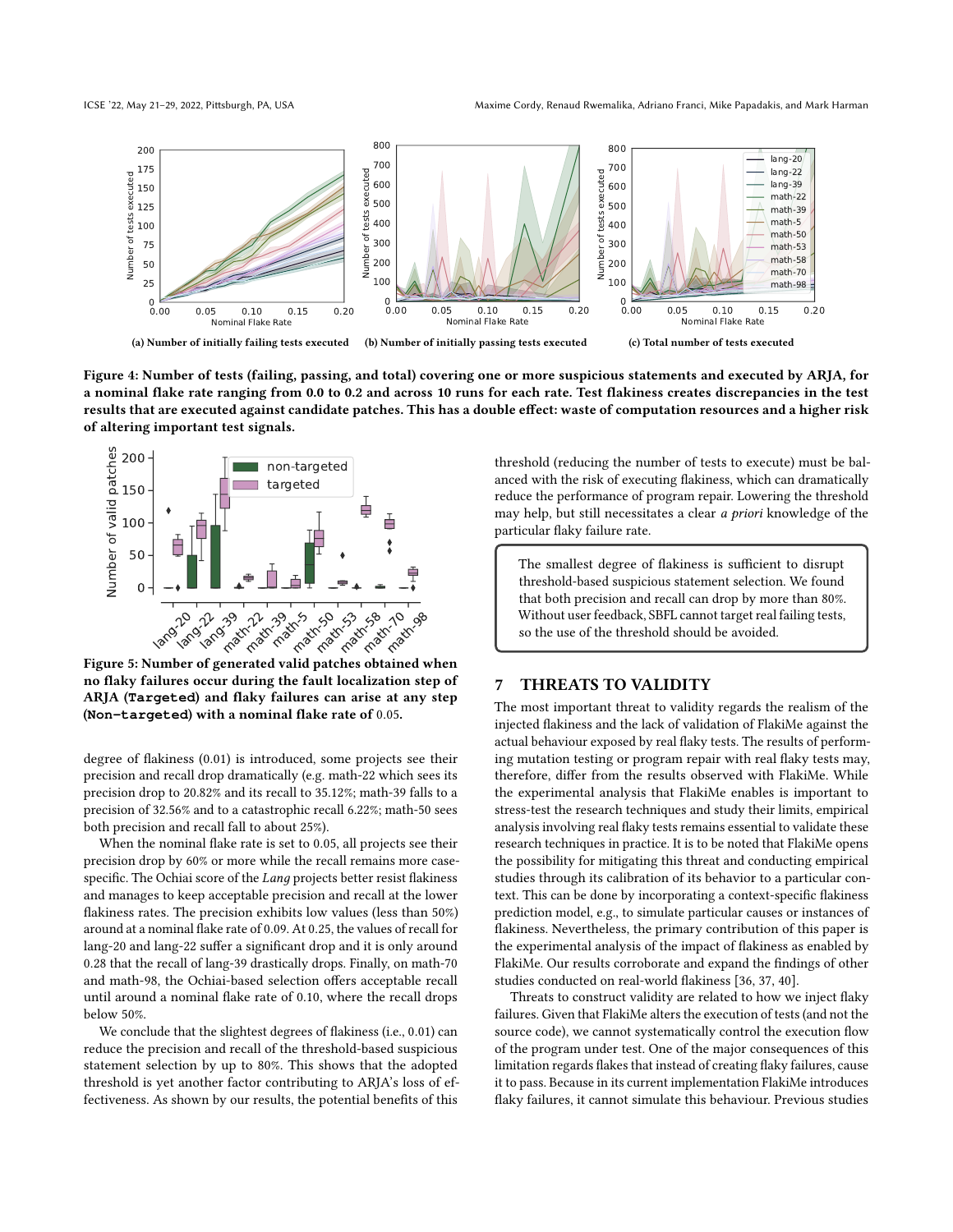FlakiMe: Laboratory-Controlled Test Flakiness Impact Assessment ICSE '22, May 21–29, 2022, Pittsburgh, PA, USA

<span id="page-10-1"></span><span id="page-10-0"></span>

Figure 6: Performance of suspicious statement selection as the flaky failure rate increases.

have shown that this phenomenon can occur in reality [\[37\]](#page-11-30) and decrease the mutation score, although to a limited extent. Moreover, the mutation testing tool we use (PIT) computes test coverage once and for all on the basis of the original program and does not execute the tests not covering the mutated statements. Thus, later changes of coverage due to flakiness remain undetected by PIT and do not affect the mutation score. Nevertheless, FlakiMe can support a plethora of scenarios, such as the above ones, providing experimental control on flakiness. We, therefore, expect that future work will further alleviate such threats by considering further test suites, projects characteristics, and flakiness injection methods.

A threat to the internal validity is due to the flakiness prediction model that we used to determine the probability of tests to be flaky. This model relies on the vocabulary of tests and do not include any dynamic information such as coverage. Although, one could use better predictors, based on the code under test, these are unlikely to affect our results given the study of Haben et al. [\[13\]](#page-11-11) that found negligible improvement on the use of the code under test.

Finally, a threat to the external validity, which hinders the ability to generalize our results, regards the selection of the projects in this study. We mitigate this threat by selecting projects from the well-known benchmark Defects4J and ensure that the flakiness probability distribution present in the test subjects (Figure [1\)](#page-4-0) presents differences. Furthermore, all the projects taken in our analysis are written in Java, but we do not have any evidence that different languages would yield significantly different results.

Ultimately, although laboratory-controlled conditions inevitably differ from reality to some extent, they can still lead to interesting insights that remain applicable in the real world, such as the mitigation strategies that our study has allowed us to reveal. We believe that one of the main strengths of FlakiMe remains its flexibility to integrate different "flakiness models" – i.e. the set of methods and conditions that determine how FlakiMe injects flakiness in programs and tests. We entrust future users of FlakiMe with the task of designing appropriate models for the specific flakiness phenomena that these researchers investigate – and do so with the awareness that any model they build comes with inevitable threats to validity and should, therefore, be used under specific and validated working assumptions. To ease this endeavor, additionally to the FlakiMe Maven plugin, we provide a full replication package.<sup>[7](#page-10-2)</sup>

## 8 CONCLUSION

We presented a test flakiness platform, FlakiMe, that allows experimenting with laboratory-controlled test flakiness. FlakiMe is customizable and can simulate a wide range of flakiness-related conditions and scenarios. To demonstrate the utility of FlakiMe we performed laboratory-controlled experiments to assess the impact of test flakiness on mutation testing and automated program repair.

Interestingly, we showed that putting flakiness under laboratory control adds a new dimension to software testing studies, which is the simulation of a world where some tests exhibit nondeterministic behaviour and are considered as potentially flaky. Such a world allows establishing a better understanding of the effects of flakiness and paves the way for developing robust (against flakiness) test techniques.

For instance, we demonstrated that mutation testing, a popular test assessment metric, is impacted by flaky tests, i.e., mutation score is inflated by approximately 2%-8% depending on the degree of flakiness. This effect is however small, as the introduced noise is similar among all cases making the metric relatively stable.

In program repair, our results showed that the fault localization step is particularly sensitive to test flakiness. Such sensitivity can have disastrous effects on patch generation. Thus, to make program repair techniques robust to flaky tests, one should revisit the key decisions and assumptions made during fault localization.

For example, in a scenario where some 'real' failing tests are specified as inputs, a tailored fault localisation procedure that considers only these tests helps to prevent the corruption of the patch search space as well as useless runs of the candidate patches with flaky test cases. With FlakiMe as a framework to conduct controlled and fine-grained experiments, researchers can further analyze mitigation techniques to improve the resilience of software testing techniques under flakiness.

# ACKNOWLEDGEMENT

This work is supported by the Luxembourg National Research Funds (FNR) through the CORE project grant C20/IS/14761415/TestFlakes. Mark Harman's scientific work is part supported by European Research Council (ERC), Advanced Fellowship grant number 741278; Evolutionary Program Improvement (EPIC) which is run out of University College London, where he is part time professor. He is a full time Research Scientist at Meta.

<span id="page-10-2"></span><sup>7</sup>https://github.com/serval-uni-lu/flakime-replication-package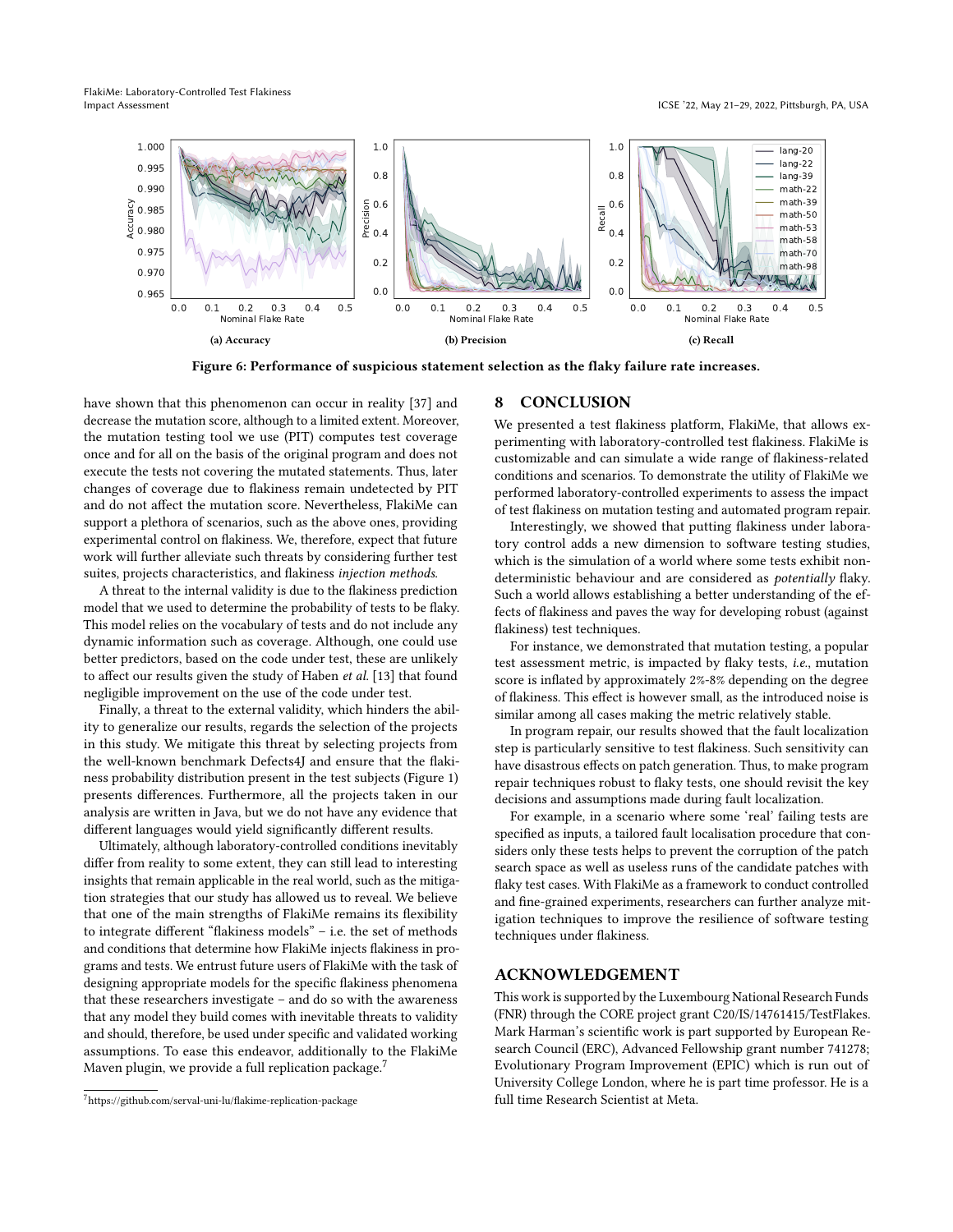ICSE '22, May 21-29, 2022, Pittsburgh, PA, USA Maxime Cordy, Renaud Rwemalika, Adriano Franci, Mike Papadakis, and Mark Harman

## **REFERENCES**

- <span id="page-11-14"></span>[1] Azeem Ahmad, Ola Leifler, and Kristian Sandahl. 2019. Empirical Analysis of Factors and their Effect on Test Flakiness - Practitioners' Perceptions. CoRR abs/1906.00673 (2019). arXiv[:1906.00673](https://arxiv.org/abs/1906.00673)
- <span id="page-11-5"></span>[2] Nadia Alshahwan, Andrea Ciancone, Mark Harman, Yue Jia, Ke Mao, Alexandru Marginean, Alexander Mols, Hila Peleg, Federica Sarro, and Ilya Zorin. 2019. Some Challenges for Software Testing Research (Invited Talk Paper). In Proceedings of the 28th ACM SIGSOFT International Symposium on Software Testing and Analysis (Beijing, China) (ISSTA 2019). Association for Computing Machinery, New York, NY, USA, 1–3.<https://doi.org/10.1145/3293882.3338991>
- <span id="page-11-28"></span>[3] Abdulrahman Alshammari, Christopher Morris, Michael Hilton, and Jonathan Bell. 2021. FlakeFlagger: Predicting Flakiness Without Rerunning Tests. In Proceedings of the IEEE/ACM 43rd International Conference on Software Engineering. IEEE, 1572–1584.<https://doi.org/10.1109/ICSE43902.2021.00140>
- <span id="page-11-19"></span>[4] Jonathan Bell, Owolabi Legunsen, Michael Hilton, Lamyaa Eloussi, Tifany Yung, and Darko Marinov. 2018. DeFlaker: Automatically Detecting Flaky Tests. In Proceedings of the 40th International Conference on Software Engineering - ICSE '18. ACM, 433–444.<https://doi.org/10.1145/3180155.3180164>
- <span id="page-11-10"></span>[5] B. H. P. Camara, M. A. G. Silva, A. T. Endo, and S. R. Vergilio. 2021. What is the Vocabulary of Flaky Tests? An Extended Replication. In Proceedings of the 29th IEEE/ACM International Conference on Program Comprehension. IEEE/ACM, 11.
- <span id="page-11-8"></span>[6] Henry Coles, Thomas Laurent, Christopher Henard, Mike Papadakis, and Anthony Ventresque. 2016. PIT: A Practical Mutation Testing Tool for Java (Demo). In Proceedings of the 25th International Symposium on Software Testing and Analysis (Saarbrücken, Germany) (ISSTA 2016). Association for Computing Machinery, New York, NY, USA, 449–452.<https://doi.org/10.1145/2931037.2948707>
- <span id="page-11-33"></span>[7] Thomas Durieux, Fernanda Madeiral, Matias Martinez, and Rui Abreu. 2019. Empirical Review of Java Program Repair Tools: A Large-Scale Experiment on 2,141 Bugs and 23,551 Repair Attempts. In Proceedings of the 2019 27th ACM Joint Meeting on European Software Engineering Conference and Symposium on the Foundations of Software Engineering (Tallinn, Estonia) (ESEC/FSE 2019). Association for Computing Machinery, New York, NY, USA, 302–313. <https://doi.org/10.1145/3338906.3338911>
- <span id="page-11-15"></span>[8] Saikat Dutta, August Shi, Rutvik Choudhary, Zhekun Zhang, Aryaman Jain, and Sasa Misailovic. 2020. Detecting flaky tests in probabilistic and machine learning applications. In Proceedings of the 29th ACM SIGSOFT International Symposium on Software Testing and Analysis. ACM, 211–224. [https://doi.org/10.1145/3395363.](https://doi.org/10.1145/3395363.3397366) [3397366](https://doi.org/10.1145/3395363.3397366)
- <span id="page-11-16"></span>[9] Moritz Eck, Fabio Palomba, Marco Castelluccio, and Alberto Bacchelli. 2019. Understanding Flaky Tests: The Developer's Perspective. In Proceedings of the 2019 27th ACM Joint Meeting on European Software Engineering Conference and Symposium on the Foundations of Software Engineering. ACM, 830–840. [https:](https://doi.org/10.1145/3338906.3338945) [//doi.org/10.1145/3338906.3338945](https://doi.org/10.1145/3338906.3338945) arXiv[:1907.01466](https://arxiv.org/abs/1907.01466)
- <span id="page-11-23"></span>[10] Zebao Gao and Atif M. Memon. 2015. Which of My Failures are Real? Using Relevance Ranking to Raise True Failures to the Top. In Proceedings of the 30th IEEE/ACM International Conference on Automated Software Engineering Workshop (ASEW). IEEE, 62–69.<https://doi.org/10.1109/ASEW.2015.7>
- <span id="page-11-9"></span>[11] Ali Ghanbari, Samuel Benton, and Lingming Zhang. 2019. Practical Program Repair via Bytecode Mutation. In Proceedings of the 28th ACM SIGSOFT International Symposium on Software Testing and Analysis (Beijing, China) (IS-STA 2019). Association for Computing Machinery, New York, NY, USA, 19–30. <https://doi.org/10.1145/3293882.3330559>
- <span id="page-11-21"></span>[12] Martin Gruber, Stephan Lukasczyk, Florian Kroiß, and Gordon Fraser. 2021. An Empirical Study of Flaky Tests in Python. In Proceedings of the IEEE International Conference on Software Testing, Verification and Validation. IEEE, 11. arXiv[:2101.09077](https://arxiv.org/abs/2101.09077)
- <span id="page-11-11"></span>[13] Guillaume Haben, Sarra Habchi, Mike Papadakis, Maxime Cordy, and Yves Le Traon. 2021. A Replication Study on the Usability of Code Vocabulary in Predicting Flaky Tests. In Proceedings of the 18th International Conference on Mining Software Repositories. ACM, 11.
- <span id="page-11-0"></span>[14] Mark Harman and Peter O'Hearn. 2018. From Start-ups to Scale-ups: Opportunities and Open Problems for Static and Dynamic Program Analysis (keynote paper). In Proceedings of the 18th IEEE International Working Conference on Source Code Analysis and Manipulation. 1–23.
- <span id="page-11-4"></span>[15] Facebook Inc. 2019. Facebook Testing and Verification request for proposals.
- <span id="page-11-35"></span>[16] René Just, Darioush Jalali, and Michael D. Ernst. 2014. Defects4J: A Database of Existing Faults to Enable Controlled Testing Studies for Java Programs. In Proceedings of the 2014 International Symposium on Software Testing and Analysis (San Jose, CA, USA) (ISSTA 2014). Association for Computing Machinery, New York, NY, USA, 437–440.<https://doi.org/10.1145/2610384.2628055>
- <span id="page-11-27"></span>[17] Tariq M. King, Dionny Santiago, Justin Phillips, and Peter J. Clarke. 2018. Towards a Bayesian Network Model for Predicting Flaky Automated Tests. In Proceedings of the IEEE International Conference on Software Quality, Reliability and Security Companion. IEEE, 100–107.<https://doi.org/10.1109/QRS-C.2018.00031>
- <span id="page-11-20"></span>[18] Emily Kowalczyk, Karan Nair, Zebao Gao, Leo Silberstein, Teng Long, and Atif Memon. 2020. Modeling and ranking flaky tests at Apple. In Proceedings of the ACM/IEEE 42nd International Conference on Software Engineering: Software Engineering in Practice. ACM, 110–119.<https://doi.org/10.1145/3377813.3381370>
- [19] Adriaan Labuschagne, Laura Inozemtseva, and Reid Holmes. 2017. Measuring the cost of regression testing in practice: a study of Java projects using continuous integration. In Proceedings of the 11th Joint Meeting on Foundations of Software Engineering. ACM, 821–830.<https://doi.org/10.1145/3106237.3106288>
- <span id="page-11-1"></span>[20] Wing Lam, Patrice Godefroid, Suman Nath, Anirudh Santhiar, and Suresh Thummalapenta. 2019. Root causing flaky tests in a large-scale industrial setting. In Proceedings of the 28th ACM SIGSOFT International Symposium on Software Testing and Analysis. ACM, Beijing, China, 101–111. [https://doi.org/10.1145/3293882.](https://doi.org/10.1145/3293882.3330570) [3330570](https://doi.org/10.1145/3293882.3330570)
- <span id="page-11-17"></span>[21] Wing Lam, Kıvanç Muşlu, Hitesh Sajnani, and Suresh Thummalapenta. 2020. A study on the lifecycle of flaky tests. In Proceedings of the ACM/IEEE 42nd International Conference on Software Engineering. ACM, 1471–1482. [https://doi.](https://doi.org/10.1145/3377811.3381749) [org/10.1145/3377811.3381749](https://doi.org/10.1145/3377811.3381749)
- <span id="page-11-24"></span>[22] Wing Lam, Reed Oei, August Shi, Darko Marinov, and Tao Xie. 2019. iDFlakies: A Framework for Detecting and Partially Classifying Flaky Tests. In Proceedings of the 12th IEEE Conference on Software Testing, Validation and Verification (ICST). IEEE, 312–322.<https://doi.org/10.1109/ICST.2019.00038>
- <span id="page-11-6"></span>[23] Wing Lam, August Shi, Reed Oei, Sai Zhang, Michael D. Ernst, and Tao Xie. 2020. Dependent-test-aware regression testing techniques. In Proceedings of the 29th ACM SIGSOFT International Symposium on Software Testing and Analysis. ACM, 298–311.<https://doi.org/10.1145/3395363.3397364>
- <span id="page-11-29"></span>[24] Johannes Lampel, Sascha Just, Sven Apel, and Andreas Zeller. 2021. When life gives you oranges: detecting and diagnosing intermittent job failures at Mozilla. In Proceedings of the 29th ACM Joint Meeting on European Software Engineering Conference and Symposium on the Foundations of Software Engineering. ACM, New York, NY, USA, 1381–1392.<https://doi.org/10.1145/3468264.3473931>
- <span id="page-11-34"></span>[25] Claire Le Goues, ThanhVu Nguyen, Stephanie Forrest, and Westley Weimer. 2012. GenProg: A Generic Method for Automatic Software Repair. IEEE Transactions on Software Engineering 38, 1 (2012), 54–72.<https://doi.org/10.1109/TSE.2011.104>
- <span id="page-11-2"></span>[26] Claire Leong, Abhayendra Singh, Mike Papadakis, Yves Le Traon, and John Micco. 2019. Assessing Transition-Based Test Selection Algorithms at Google. In Proceedings of the 41st International Conference on Software Engineering: Software Engineering in Practice (Montreal, Quebec, Canada) (ICSE-SEIP '19). IEEE Press, 101–110.<https://doi.org/10.1109/ICSE-SEIP.2019.00019>
- <span id="page-11-13"></span>[27] Qingzhou Luo, Farah Hariri, Lamyaa Eloussi, and Darko Marinov. 2014. An empirical analysis of flaky tests. In  $22^{nd}$  International Symposium on Foundations of Software Engineering (FSE 2014), Shing-Chi Cheung, Alessandro Orso, and Margaret-Anne Storey (Eds.). ACM, Hong Kong, China, 643–653.
- <span id="page-11-25"></span>[28] Jean Malm, Adnan Causevic, Björn Lisper, and Sigrid Eldh. 2020. Automated Analysis of Flakiness-mitigating Delays. In Proceedings of the IEEE/ACM 1st International Conference on Automation of Software Test. ACM, 81–84. [https:](https://doi.org/10.1145/3387903.3389320) [//doi.org/10.1145/3387903.3389320](https://doi.org/10.1145/3387903.3389320)
- <span id="page-11-7"></span>[29] Atif M. Memon and Myra B. Cohen. 2013. Automated testing of GUI applications: models, tools, and controlling flakiness. In Proceedings of the 35th International Conference on Software Engineering, David Notkin, Betty H. C. Cheng, and Klaus Pohl (Eds.). IEEE Computer Society, San Francisco, CA, USA, 1479–1480.
- <span id="page-11-3"></span>[30] Atif M. Memon, Zebao Gao, Bao N. Nguyen, Sanjeev Dhanda, Eric Nickell, Rob Siemborski, and John Micco. 2017. Taming Google-Scale Continuous Testing. In 39<sup>th</sup> International Conference on Software Engineering, Software Engineering in Practice Track (ICSE-SEIP). IEEE, Buenos Aires, Argentina, 233–242.
- <span id="page-11-32"></span>[31] Mike Papadakis, Marinos Kintis, Jie Zhang, Yue Jia, Yves Le Traon, and Mark Harman. 2019. Chapter Six - Mutation Testing Advances: An Analysis and Survey. In Advances in Computers, Atif M. Memon (Ed.). Advances in Computers, Vol. 112. Elsevier, 275–378.<https://doi.org/10.1016/bs.adcom.2018.03.015>
- <span id="page-11-26"></span>[32] Owain Parry, Gregory M. Kapfhammer, Michael Hilton, and Phil McMinn. 2020. Flake It 'Till You Make It. In Proceedings of the IEEE/ACM 42nd International Conference on Software Engineering Workshops. ACM, 11–12. [https://doi.org/10.](https://doi.org/10.1145/3387940.3392177) [1145/3387940.3392177](https://doi.org/10.1145/3387940.3392177)
- <span id="page-11-22"></span>[33] Samad Paydar and Aidin Azamnouri. 2019. An Experimental Study on Flakiness and Fragility of Randoop Regression Test Suites. In Fundamentals of Software Engineering, Hossein Hojjat and Mieke Massink (Eds.). Springer International Publishing, 111–126. [https://doi.org/10.1007/978-3-030-31517-7\\_8](https://doi.org/10.1007/978-3-030-31517-7_8)
- <span id="page-11-12"></span>[34] Gustavo Pinto, Breno Miranda, Supun Dissanayake, Marcelo D'Amorim, Christoph Treude, and Antonia Bertolino. 2020. What is the Vocabulary of Flaky Tests?. In Proceedings of the 17th International Conference on Mining Software Repositories. ACM, 492–502.<https://doi.org/10.1145/3379597.3387482>
- <span id="page-11-18"></span>[35] Kai Presler-Marshall, Eric Horton, Sarah Heckman, and Kathryn T Stolee. 2019. Wait Wait . No , Tell Me . Analyzing Selenium Configuration Effects on Test Flakiness .. In Proceedings of the IEEE/ACM 14th International Workshop on Automation of Software Test (AST). IEEE, Montreal, Canada, 2–8. [https:](https://doi.org/10.1109/AST.2019.000-1) [//doi.org/10.1109/AST.2019.000-1](https://doi.org/10.1109/AST.2019.000-1)
- <span id="page-11-31"></span>[36] Yihao Qin, Shangwen Wang, Kui Liu, Xiaoguang Mao, and Tegawende F. Bissyande. 2021. On the Impact of Flaky Tests in Automated Program Repair. In Proceedings of the IEEE International Conference on Software Analysis, Evolution and Reengineering. IEEE, 295–306.<https://doi.org/10.1109/SANER50967.2021.00035>
- <span id="page-11-30"></span>[37] August Shi, Jonathan Bell, and Darko Marinov. 2019. Mitigating the effects of flaky tests on mutation testing. In Proceedings of the 28th ACM SIGSOFT